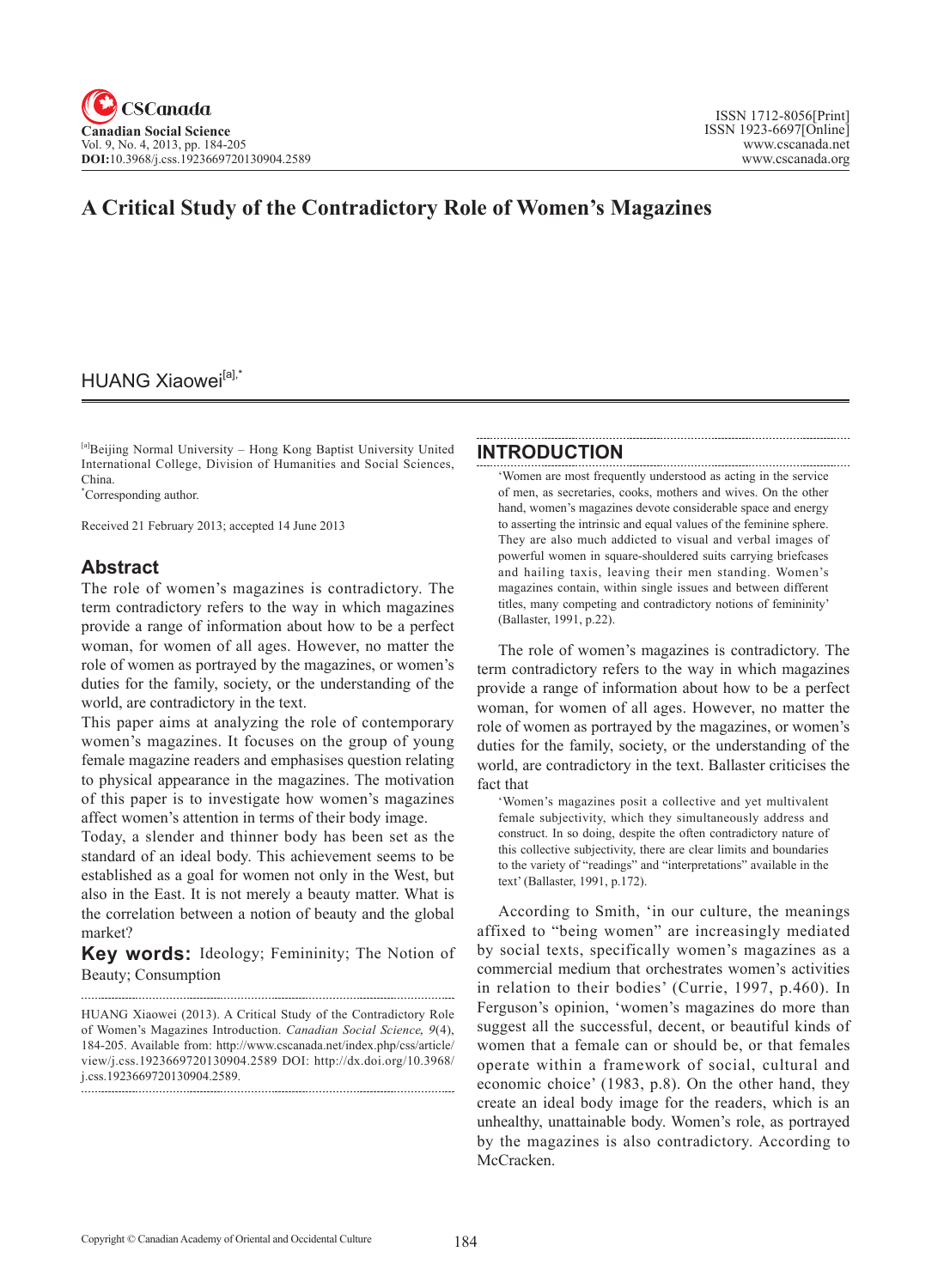'Cosmetics, fashion, food preparation, and romance are the predominant themes that prepare girls for their future roles as wives and mothers, when they will be responsible not only for their family's consumption but for decorating themselves with cosmetics and fashion to secure a man's love. The underlying theme that sustains this consumption is female inadequacy' (1993, p.137).

This dissertation aims at analyzing the role of contemporary women's magazines. It focuses on the group of young female magazine readers and emphasises question relating to physical appearance in the magazines. The motivation of this paper is to investigate how women's magazines affect women's attention in terms of their body image. Today, a slender and thinner body has been set as the standard of an ideal body. This achievement seems to be established as a goal for women not only in the West, but also in the East. It is not merely a beauty matter. What is the correlation between a notion of beauty and the global market? According to Chapkis,

'In large part, the content of the global image is determined by the mechanics of the sell: who creates the images for what products to be marketed through which media controlled by whom? The beauty trade (cosmetics, toiletries, fragrance and fashion) is expanding its market worldwide. And a world market means global marketing' (1986, p.38).

Chapkis continues explaining that 'these global advertising campaigns increasingly ignore national differences in determining the products to be marketed and the images used to sell them' (1986, p.39). Singapore, for instance, is promoting the slender body image through its print media. *Bella, Female, Herworld,* and *Nuyou* are the most popular women's magazines in Singapore. The cover girls of these magazines are presenting the same characteristic: a beautiful girl with a skinny body. *Vogue* tells us, 'a lovely girl is an accident; a beautiful woman is an achievement' (*Vogue*, 1935). The importance of this paper is to examine the ambition of reading women's magazines.

A literature review will be provided in Chapter 1. First of all, it will focus on analysing the role of women's magazines. Secondly, it will provide different scholars' critical approach to the influence of women's magazines. By doing so, it will investigate the strategy of women's magazines in terms of consumption. Thirdly, it will synthesise the results of negative effects of social comparison in terms of magazine reading. Finally, the major concern of research questions will be introduced. Meanwhile, it will formulate questions that need further analysis.

Chapter 2 is built on eight case studies. The purpose of these studies is to analyse the influence of women's magazines by emphasising the ideal body image that they portray. They are divided into two groups, which are undergraduate and postgraduate. In order to prove that both the East and the West are promoting the same ideal beauty, each group is made up of four students including two Asians and two Europeans. It will focus on the investigation of social comparison. Each participant will be asked questions based on their own body image in terms of comparing with peers, and magazines' models. In addition, the studies will show the consequence of comparing and being compared.

Chapter 3 will look at the relationship between ideology and femininity. The chapter will argue that the term femininity is playing a role of restriction. First of all, the definitions of ideology and femininity will be provided. The term ideology will have an emphasis on women's role and social status in this chapter. Secondly, it will focus on how women's magazines function in a case of transformation of the theory of femininity to women. Finally, it will examine the connection between reality and magazine editors.

Chapter 4 analyses the notion of beauty. Firstly, the chapter will begin with a discussion of the changing body shape and the ideal body. Secondly, to answer the question why beauty matters, it will focus on the topic of why beauty is so important for a woman. Thirdly, to look at the major reason of reading a magazine, on the one hand, it will demonstrate whether social comparisons bring a more negative effect than positive effect to women. Finally, it will investigate the perfect image and the reality, and it will argue that the images in women's magazines have undergone the influence of computer software.

Chapter 5 focuses on advertisements and women's magazines: women's body in everyday life will be analyzed in the first section. Secondly, it will look at the reason why women are targeted by the advertisers. Thirdly, the investigation of the pleasure of consumption will be introduced. In addition, arguments both for and against advertising will be evaluated. Last but not least, it will interpret further the theory of ideology. It will not only focus on the relationship between ideology and advertisements, but also enter the debate about whether ideology is mental or material.

Chapter 6 explores the relationship between women's magazines and the female readers: it will look at the pleasure of magazine reading. This chapter will focus on the cover page by emphasising the correlation between the fantasy image and advertisements. In addition, the ideal message and beauty tips are the other two main sections that are concerned about the different levels of pleasure being offered by the magazines.

Chapter 7 is the final chapter of the paper, which will draw out the conclusion of the research questions. By doing so, it will demonstrate women's attitude in terms of magazines reading and taking responsibility for them. It strongly recommends that women should change their attitude of paying attention to physical appearance. On the other hand, the reformation of women's magazines should be taken seriously. It suggests that magazine contents should be focusing on the changing progress of women.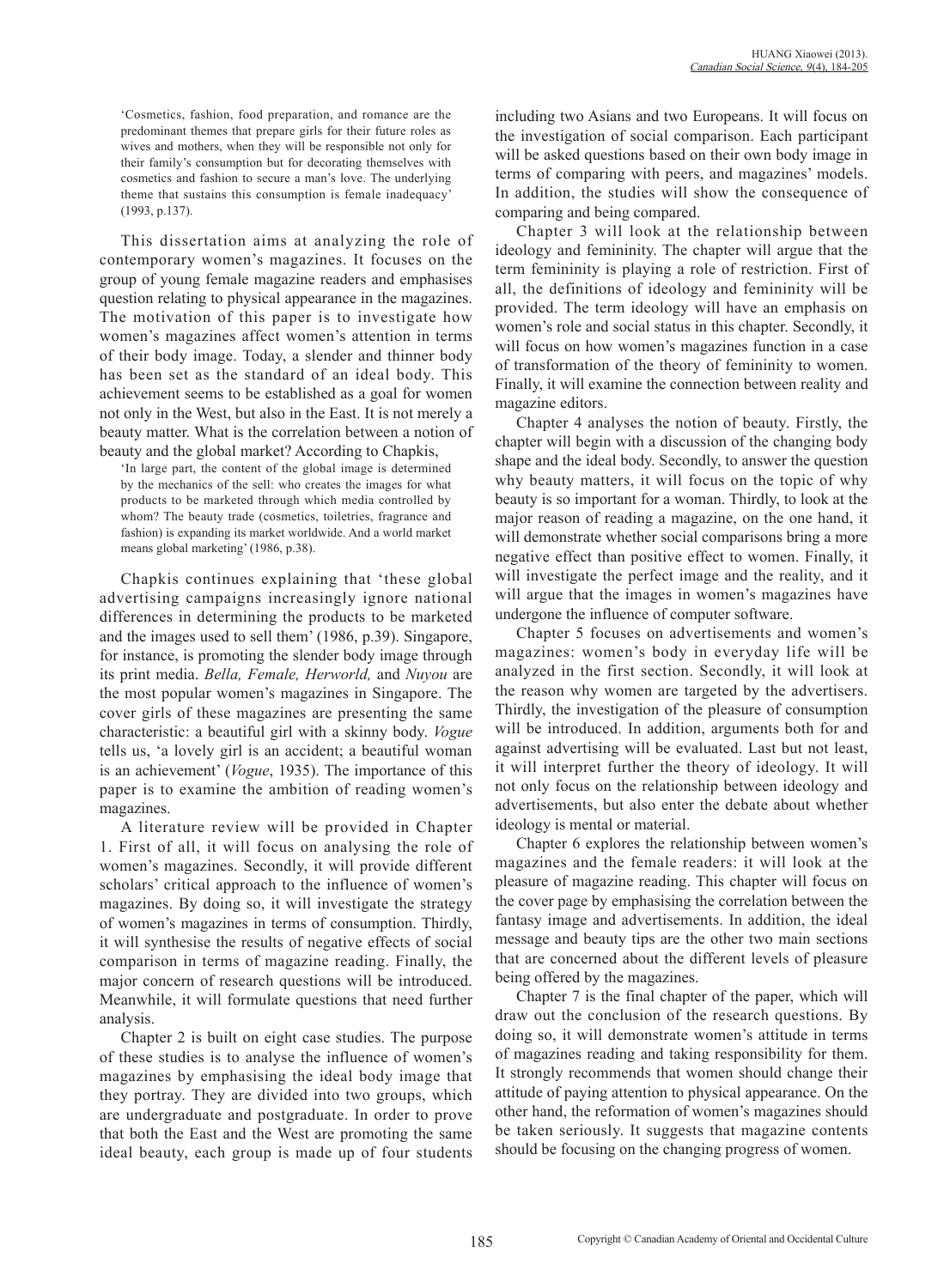# **1. A LITERATURE REVIEW**

Women's magazines tell the female readers what an ideal body should be. Women come to understand that there is always a solution for them to achieve the ideal body – consumption. As Groesz points out,'targeting markets to sell products such as diets, cosmetics, and exercise gear, the media construct a dream world of hopes and high standards that incorporates the glorification of slenderness and weight loss (Kilbourne, 1999; Levine & Smolak, 1996; Pollay, 1986). In so doing, "today's media blurs [*sic*] the boundaries between glorified fiction and reality" ' (Thompson, Heinberg, Altabe, & Tantleff-Dunn, 1999, p.93).

Moreover, as Wilcox and Larid put it, 'in magazines, TV, and movies, women see models who are increasingly and, for most women, unrealistically slender' (2000, p.278). There is nothing wrong in a woman achieving a better look or improving her body image. However, this achievement should be based on her proper size. The fact is that the ideal body portrayed by the media is unattainable. It has affected women's health both psychologically and physiologically.

Women's magazines are problematic. Wilcox and Larid question, 'If watching a movie or reading a magazine makes a woman feel unhappy, why would she continue?' (2000, p.278). They found that,

'The effect on the magazine's readership would seem to be as slimming as the diet claims that often appear on pages opposite the pictures of slender models. And yet, the magazines prosper. One obvious solution to this paradox is that only some women are dissatisfied by the media depictions, while others find them enjoyable or at least indifferent' (Wilcox & Larid, 2000, p.279).

On the other hand, Wilcox and Larid raise a question as to 'which women would be so affected and why' (2000, p.279). They found that,

'When a woman looks at a picture of another woman, two processes might possibly occur. One is identification. By identifying with a slim woman in a picture, a reader might achieve at least a brief moment of pleasure as she imagines that she too is, or could be, as slim and attractive as the model. The other process is social comparison (Richins, 1991). A woman looking at the model might consider how she compared with the model, with the model providing a standard. Considering most models, and most readers, this is likely to be a relatively disheartening comparison (Shaw & Waller, 1995)' (Wilcox & Larid, 2000, p.279).

In the case of the purpose of being attractive, according to Ballaster, 'women compete for male attention and affection, viewing and experiencing each other as rivals' (1991, p.155). It is essential to look at what a body image is. Botta defines body image as 'a multi-dimensional concept that includes the thoughts, feeling, and attitudes related to one's own body (Thompson, Heinberg, Altabe, & Tantleff-Dunn, 1999)' (2003, p.389). It seems to Botta that an attractive body image is not only based on physical appearance, but also related to other elements mentally.

Moreover, Englis points out that 'a beauty ideal is an overall "look" incorporating both physical features and a variety of products, services, and activities. These can include clothing, cosmetics, hairstyling, tanning salons, leisure activities' (1994, p.50). In Lakoff and Scherr's view, 'beauty was not just a product of wealth, but a commodity in and of itself. In other words, of looking to beauty to find status' (1984, p.80).

Why is an attractive body image so important for a woman? If the answer is only for attracting men's attention and affection, why do men not need to do the same with women? Ballaster simply states, 'magazines are part of an economic system as well as part of an ideological system by which gender difference is given meaning' (1991, pp.9-10). On the one hand, feminist scholar Wendy Chapkis analyzes beauty as a 'politics of appearance.' She stresses that,

'Beauty is not limited to the psychologies and aesthetic sensibilities of individual men and women, but is part of a "global culture machine" that joins advertising, the media, and the cosmetics industry in the construction of normative standards of beauty for women all over the world to attempt to achieve' (Peach, eds, 1998, p.121).

On the other hand, if the majority of women are ordinary, how can someone make a difference and be more outstanding? To answer these questions, first of all it is necessary to look at the relationship between three aspects, which are: women's role, magazines, and society. According to Currie,

'Women's magazines offer a meaning of femininity that is tied to the everyday activities and beliefs of women that bring this meaning into being and thereby sustain it (Smith 1990, p.163). While these texts do not "determine" women's practices, as a social discourse they mediate practices of femininity among both magazine readers and non-readers. In other words, while "gender" is an individual accomplishment – expressing compliance or resistance – it is not carried out in a context of women's making' (1997, pp.460-461).

Secondly, the meaning of being attractive and beautiful is based on product consumption. Women's magazines provide various products, such as cosmetics, to recommend women should try them on in order to be attractive. The way in which magazines try to sell products to their reader is done indirectly. They show readers a range of perfect images of models, superstars, even an ordinary woman. However, the purpose of showing an ordinary woman is to compare the different appearance before putting on make-up and after makeup, for instance. In other words, it is another strategy of selling a product, and the message is clear – you can make a difference like her. According to Johan and Sirgy,

'The image strategy involves building a "personality" for the product or creating an image of the product user (Ogilvy 1963). … On the other hand, the utilitarian appeal involves informing consumers of one or more key benefits that are perceived to be highly functional or important to target consumers. Rosier and Percy (1987) referred to this as "informational advertising" (1991, p.23).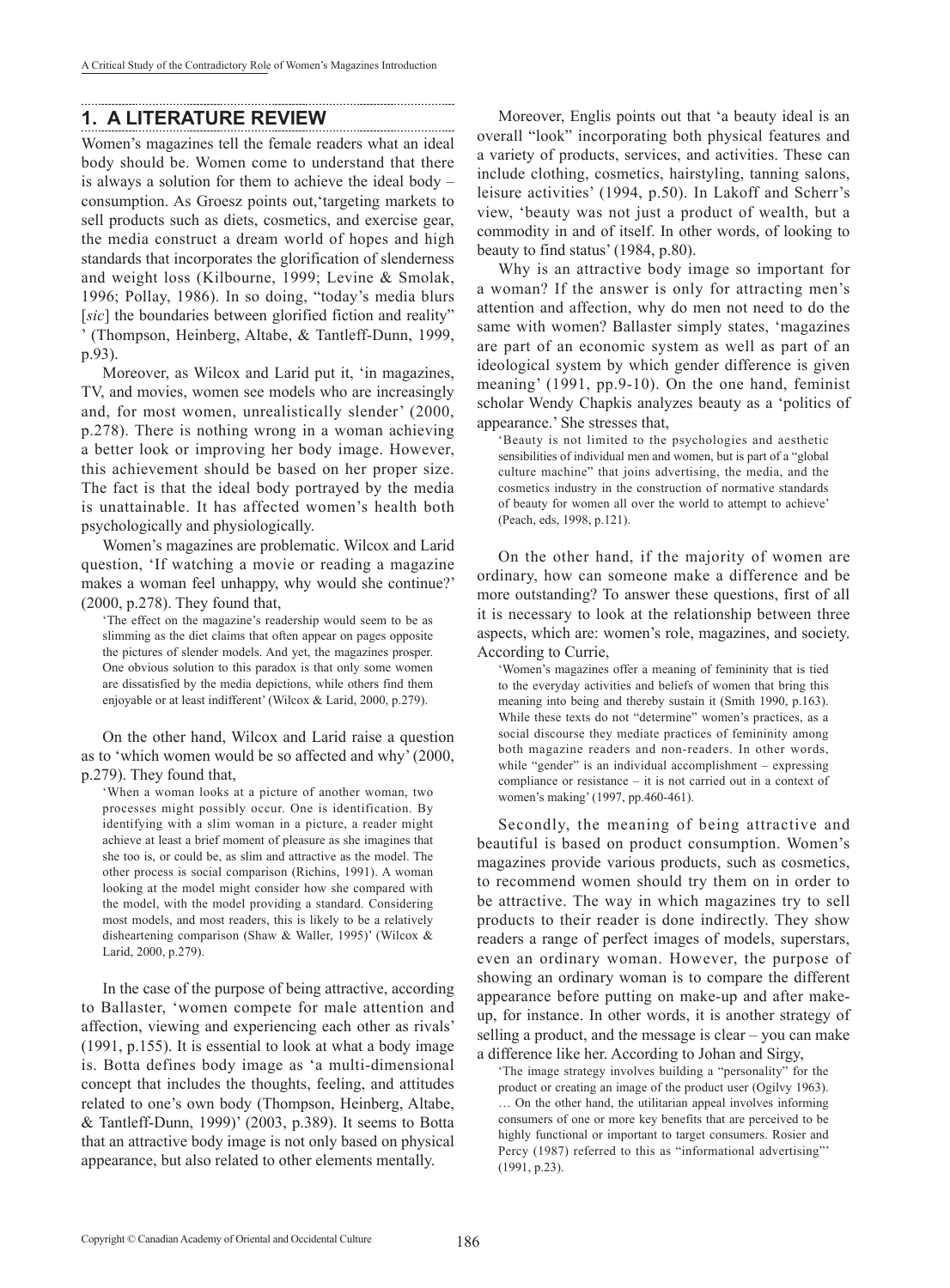On the one hand, a magazine is effective in many ways. Costello notes that, 'it was not just the advertisement … magazine articles focused the ladies' attention to the need to keep their FQ (Femininity Quotient) high' (as as cited in Wolf, 1990, p.46). Wolf also criticises the fact that 'women are deeply affected by what their magazines tell them (or what they believe they tell them) because they are all women have as a window on their own mass sensibility' (Wolf, 1990, pp.49-50). Many scholars have shown the strong position of the role of women's magazines. Ballaster criticises the fact that,

'Women's magazines, like other cultural forms targeted primarily at women, focus firmly on that which is socially defined as "women's world" – the domestic, the familiar or the intimate, sexual and personal. Each magazine privileges a particular mix of women's experiences, and presents them not only as if they were women's only interest, but also as if they were interests shared by all women' (1991, p.129).

Some previous studies found that the negative effect on body dissatisfaction is mainly due to social comparison. According to Botta, 'nearly 400 high school and college students from an urban area in the Midwest were surveyed to test the extent to which reading fashion, sports, and health/fitness magazines is related to body image and eating disturbances, including the added dimension of muscularity. Results indicate that magazine reading, social comparisons, and critical body image processing are important predictors of body image and eating disturbances for adolescent boys' and girls' (2003, p.389).

Moreover, Tiggemann and McGill found that 'exposure to either body part or full body images led to increased negative mood and body dissatisfaction, while the amount of comparison processing was affected by both image type and instructional set. Importantly, regression analyses showed that the effects of image type on mood and body dissatisfaction were mediated by the amount of social comparison reported. It was concluded that the processing in which women engage in response to media images is an important contributor to negative effects' (2004, p.23).

Furthermore, studies were conducted by Renee Engeln-Maddox regarding the exploration of how college women respond to the print advertisements featuring images and female models. The results of these studies suggest that 'making negative outcome, upward social comparisons in response to such images is significantly associated with greater internalization of the thin ideal and decreased satisfaction with one's own appearance' (2005, p.1114)

There is too much attention in women's magazines in terms of negative effects on women's life. In order to avoid a biased position in this dissertation, the research questions do not merely focus on analysing the role of women's magazines, but more importantly, women's attitude will be taken into account. Are women the only victims? Why are only women influenced? If women's magazines are playing a role of providing negative effects to women, why do women not reject reading them? On the contrary, women are continually reading them. A male editor of a women's magazine has argued that 'magazines do not create insecurity in women' (McCracken, 1993, pp.137-138). A male editor of a prominent women's magazine argues that,

'If women's anxieties are there, shouldn't their magazines try to help? We're not creating anxieties. We're reacting to them." … Most women's magazines help to develop insecurities and anxieties in women by constantly repeated themes in features and advertising. While magazines are not always the initial cause of anxiety, they often encourage and exacerbate these feelings, and suggest that increased consumption is the remedy' (McCracken, pp.137-138).

However, it seems to Luke that 'girls are the passive victims of a hegemonic culture of femininity and that culture is repacked, sanitized, and sold to her through her consumption of "girls" magazines' (1996, p.148). If Luke's point of view were an answer of these questions, it would repeat the same question as to why women continue reading. Nobody can be forced to buy a women's magazine if she does not want to. Why do women feel that they have to achieve the ideal image? Who may benefit from a beautiful face? In John Berger's famous book *Ways of Seeing*, he emphasises a painting *The Judgement of Paris* by Rubens in which 'Paris awards the apple to the woman he finds most beautiful. Thus beauty becomes competitive. (Today The Judgment of Paris has become the Beauty Contest.) Those who are not judged beautiful are not beautiful. Those who are, are given the prize' (1972, p.52). If women are independent in terms of economics, for instance, is it necessary to compete in order to get an apple from men?

In the case of femininity, who makes it a restriction? Why must a woman be feminine? It seems to Black that 'young women believe, therefore, that they can "have it all", and that this entails career, economic independence, property owning, sexual freedom, and investment in a feminine appearance' (2004, pp.63-64). In other words, do women make themselves into the trap? Certain scholars such as Inness claim that,

'Women's magazines offer fantasy that fosters in their readers a desire for a state of being that can never be achieved. In their pursuit of the spectre of perfect femininity, women are encouraged to buy both the products that the magazines promote and the magazines themselves' (2004, p.127).

It is arguable whether or not women are playing a passive role. Generally speaking, it depends on differences in culture and society. However, as women become more and more independent, it is important to interpret areas of how women react to the messages and images from a magazine. This dissertation will analyse these questions in the following chapters. The methodology of this dissertation will be based on eight case studies. The concern of these studies is to identify areas of dissuasion in the literature.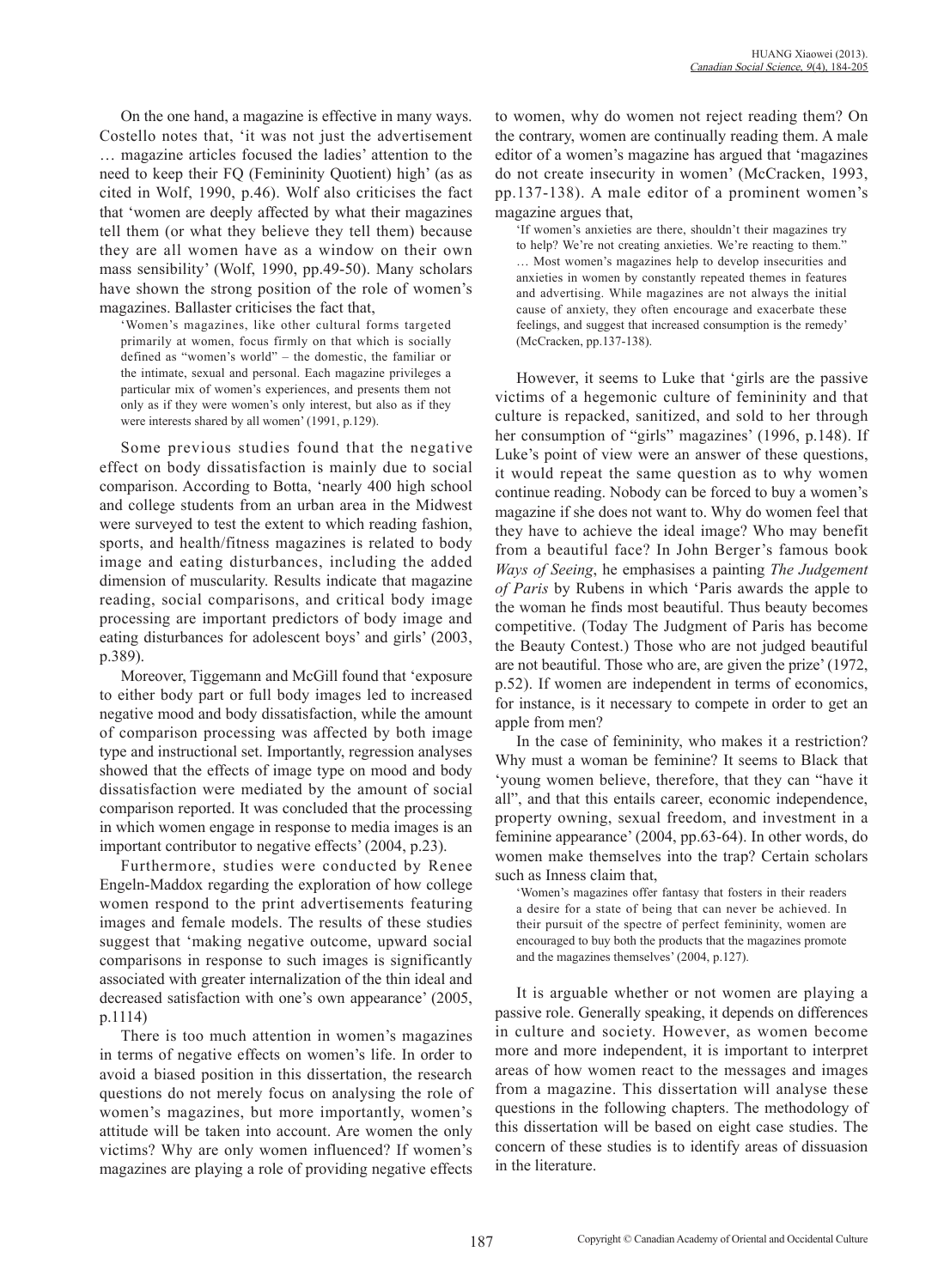# **2. CASE STUDIES**

## **The Current Studies**

The aim of this study is to analyse, first of all, the notion of beauty. Today, both the East and the West are promoting the same ideal female image: a slender and thinner body. A country such as Singapore, which represents the East, is selling this ideal image though the local popular women's magazines. For example, the cover model that appears in *Bella, Female, Herworld, Shape,*  and *Nuyou* shows the same characteristic: thinness*.* On the other hand, the UK is considered as another representation of the notion of beauty in the West, which is advertising the same body image. In general, it is too wide to say that a slender body is a global ideal body. However, it is obvious to see that a number of women in the East and West are pursuing a slender body. The second aim of this study is to examine the relationship between a women's magazine and its female readers. It emphasises the role of women's magazines and the reaction to a slender body. The importance of this study is to investigate the reason why female magazine readers are influenced so much by a thin body. Why is a slender body so important for a woman? On the other hand, the question is whether or not women's magazines play a part in making women feeling guilty about their body and putting too much effort into physical appearance.

## **Method**

#### **Overview**

The study focused on eight female readers of women's magazines. These participants come from different countries. They are currently undergraduate students and postgraduate students at the University of Sussex, in the United Kingdom. Participants were divided into two groups – undergraduate and postgraduate. Each group contains four students including two Asians and two Europeans. The study was conducted by individual interviews. There were three sections in the interview. In the first section, each participant was asked to complete a survey form regarding how they read women's magazines, and their relationship with these magazines.

In the second section, each participant was shown one of the most popular women's magazines in the West: *Cosmopolitan*. Meanwhile, the participant was asked to spend one minute leafing through it. There is no specific requirement for the selection of *Cosmopolitan*. In this study, a UK version of the June 2006 issue of *Cosmopolitan* was selected. The participant was asked to give an overall impression of this magazine. By doing so, each of them was required to answer some questions in terms of the female images in the magazine.

In the last section, the participant was shown five cover pages of the most popular women's magazines from Singapore. In this section, the participant needed to compare the similarities and differences between

*Cosmopolitan*, which represents the West, and magazines from Singapore, which represent the East. Due to the study taking place in the UK; participants could only be shown the cover pages of magazines from Singapore. In this case, they were only required to compare the cover pages of *Cosmopolitan* as well.

## **Materials – Undergraduate Group**

#### **Case 1**

Mina comes from Taiwan. She quite likes reading women's magazines. Normally, she reads them once a month when she is in Taiwan. *Elle* and *Cosmopolitan* are her favourite magazines. The section that she normally reads first is fashion trend. Mina claims that 'it's good to see all kinds of new products coming up. However, I am only interested in images, never read text.' When she was asked whether she is satisfied with her body, she gave her answer: no, immediately. As for Mina, she feels that her boobs are not plump enough, and her legs are too fat. Even though she has a female idol, she has never compared herself with the idol. Moreover, she has never compared her own body image with models in a magazine. Mina agrees that these models are presenting the ideal body image. She wishes she could have the same figure as them. However, she understands that it is impossible to achieve that size. Mina gave her definition of an ideal body image, which is skinny, long legs, with a pretty and small face. She has used products advertised in a magazine, such as cosmetics and perfume. When she was asked whether the products are effective, her answer is: depends.

In the second section, Mina's overall impression of *Cosmopolitan* is many advertisements. The cover girl is skinny, tall, and sexy. Moreover, there are lots of sexual topics in this Western magazine. In addition, topics on celebrities, which emphasizes products that they use, appear quite frequently. Mina thinks, the models in the magazine are perfect but they seem not very realistic. 'Among 1000 women, for instance, there are probably only two of them who can have the same figure as these models.' As a reader, Mina points out that there is nothing wrong in using a model, who has a perfect body, to present a new fashion trend. Mina states that 'the role of a magazine is to make the readers feel happy. If I found a magazine that uses a short, fat, and ugly woman to show the fashion, I don't think there is anyone who would like to buy it. On the other hand, I don't think I will continue reading this magazine. … Girls like imagination, as they think that they may have the same effect as the model if she puts on new clothes, that's why they may buy a product.' Mina also agrees that women pay more attention to physical appearance than men do. However, she claims that men also care about their appearance, like buying new clothes, dyeing hair, and taking care of skin. In Mina's view, women's magazines function as a tool, which promotes new products of cosmetics and fashion.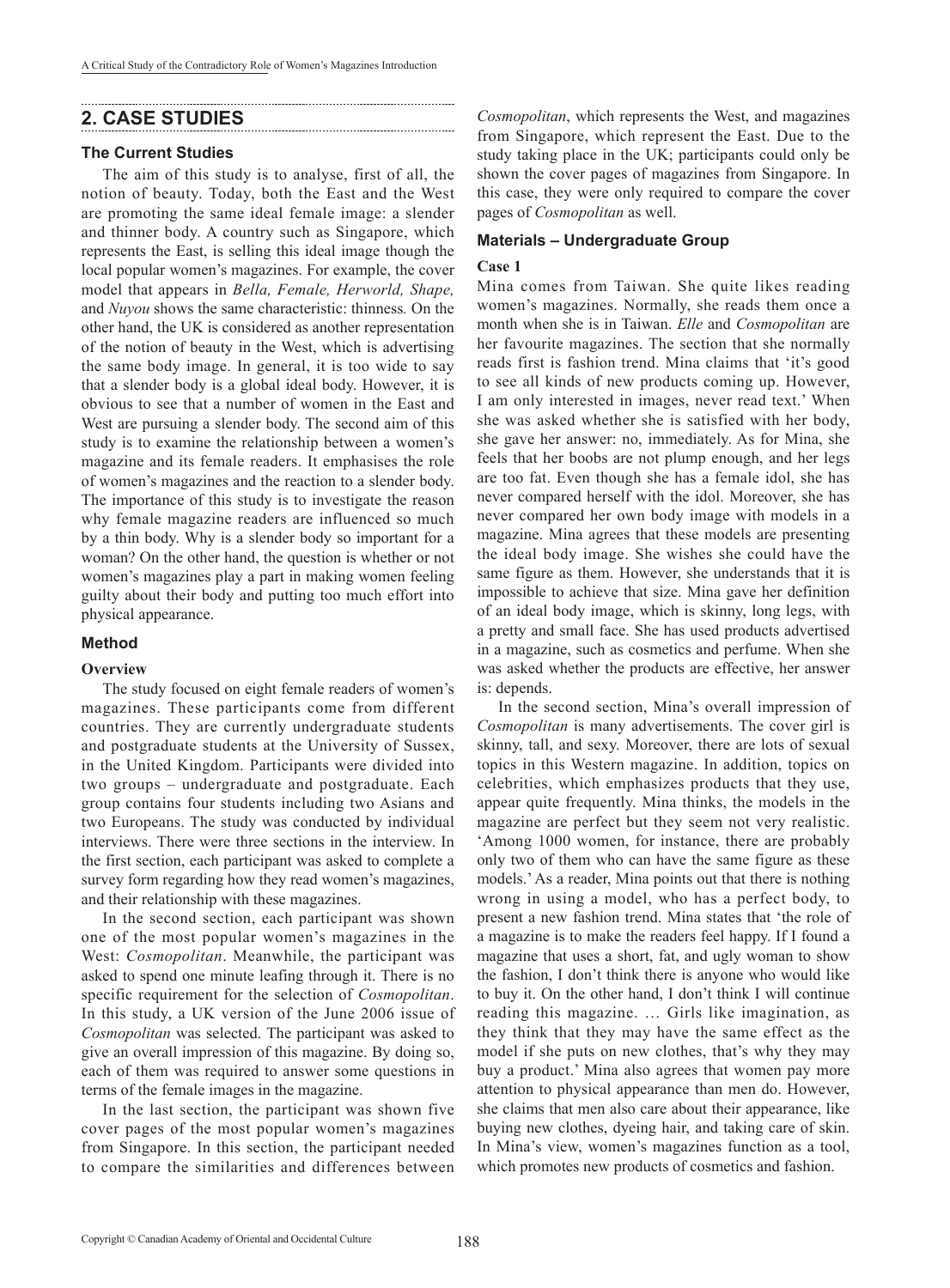Mina's impression of magazines from Singapore is more or less the same as of *Cosmopolitan.* 'They look similar. These magazines seem to come from the same publishing company, the distinction is only the usage of language. The similarities of magazines from Singapore and the UK version of *Cosmopolitan* are that both use a celebrity as a cover image, and have some topics on super-star interviews. The differences are more varied: 'In Taiwan, women's magazines provide more information about food and restaurants, which is not usual in the UK magazines.'

Mina compares herself with her peers quite often. Especially, when girls are getting together, 'we talk about clothes, compare who is thinner, for example. We also discuss the notion of beauty. In general, our notion of beauty is more or less the same.' Mina said that she has been criticised by her male friends when in Taiwan. 'I was told like my boobs are too small, my arms are too strong, my legs are too fat, and my skin is not smooth at all.' Mina feels quite depressed with her body image. However, she does not think that to achieve the ideal body is essential, as it seems impossible to attain.

## **Case 2**

Alison is British (Scottish). Usually, she reads women's magazines once a fortnight. *Flamour* is her favourite magazine. However, magazines do not really play a part in her life, as she has never bought one for herself. She sometimes reads one if her flatmate buys it. As for Alison, the function of a magazine is merely for killing time. She likes reading articles on topical issues and advice pages; on the other hand, she is not interested in new and real life sections. Alison says, 'I don't think women's magazines are important for me. I might buy one if I have a distant journey.' Alison agrees that magazines bring her some entertainment and she enjoys reading them. When she was asked questions in terms of body image, she says that she has full confidence with her own body. Furthermore, she claims that there is nothing wrong with women achieving a better body image. However, the situation is not only for those who need to improve, even if some of them are quite perfect; they are still struggling and depressed with their body. In that case, a positive achievement may become a psychological illness. Alison says, 'I don't have any female idol. I won't compare myself with any model, as I don't think they present an ideal body image. It is not necessary for me to achieve a figure like them. This is simply because I don't think there is any part of my body that needs to change.' She defines an ideal body image as one that should not be overweight but not too skinny. In addition, to have a happy face with confidence is quite important. She thinks that the products she has bought so far from a magazine are useful. She has tried some skin and cosmetic products.

In the second section, Alison has the same impression as Mina, as there are lots of advertisements in *Cosmopolitan*. 'The magazine offers advice and selfhelp pages, which is interesting. However, it seems focus too much on relationships between boyfriend and girlfriend. As for me, I don't really agree with what they say sometimes. I would just ignore these sections or even throw them away.' To turn to the body image in the magazine, in Alison's opinion, these models are stereotypical. 'They are not realistic as they are all models and skinny. I don't think many people can look like them, even though there might be some.' Alison gives a critical comparison between women and men in terms of physical appearance. 'I won't deny that women pay more attention to physical appearance than men do. A woman judges another woman critically. For example, self-confidence problem, clothes, and how well they take care of themselves. Men also look at pretty girls but they are not so observant. Women notice small details as well.' For Alison, women's magazines play a role of influencing people's idea about what is fashionable.

Alison's first impression of magazines from Singapore is the same as with the West in terms of the cover girl. 'These girls are not wearing too many clothes. They are very thin. The contents are similar too, as there are lots of beauty tips. I am not quite sure who these girls are because they are from Singapore. In the West, it's normal to use a celebrity as the cover image.' Alison compares herself with friends; however, this comparison is based on a positive aspect. 'It's normal for girls to compare with each other. We compare with style; for instance, this style may be suitable for her but not me. We can improve ourselves through the comparison.' In the case of ideal body image, Alison repeats that the magazines' models are not perfect. 'It depends on different tastes of beauty. As for me, I like sport, so that my ideal body is sporty and healthy. It is not necessary for me to achieve it because I am happy with my body.'

## **Case 3**

Cathy is from China. Like other undergraduate students, she reads women's magazines when she is free. Normally, Cathy reads them twice a week. Her favourite magazine is *Elle*. 'I would buy a magazine as it is good for relaxing. It also offers me ideas of design, as the course I am doing is product design. As for me, I like reading the latest fashion style and cooking section before I read through the entire magazine. However, I have never paid attention to the feedback section.' Cathy enjoys reading a magazine. When she was asked questions in terms of body image, she puts this way: 'I am not satisfied with my body except my hair. I have one female idol. Even though I understand that it is impossible for me to have the same figure as her, I still compare myself with her. It's human nature to compare with others. I also compare myself with other models when I read a magazine. In my view, they are somehow close to my picture of an ideal body.' Cathy's ideal body should be skinny, with long and straight hair, height 170 centimetres, with 55 kilograms weight. In the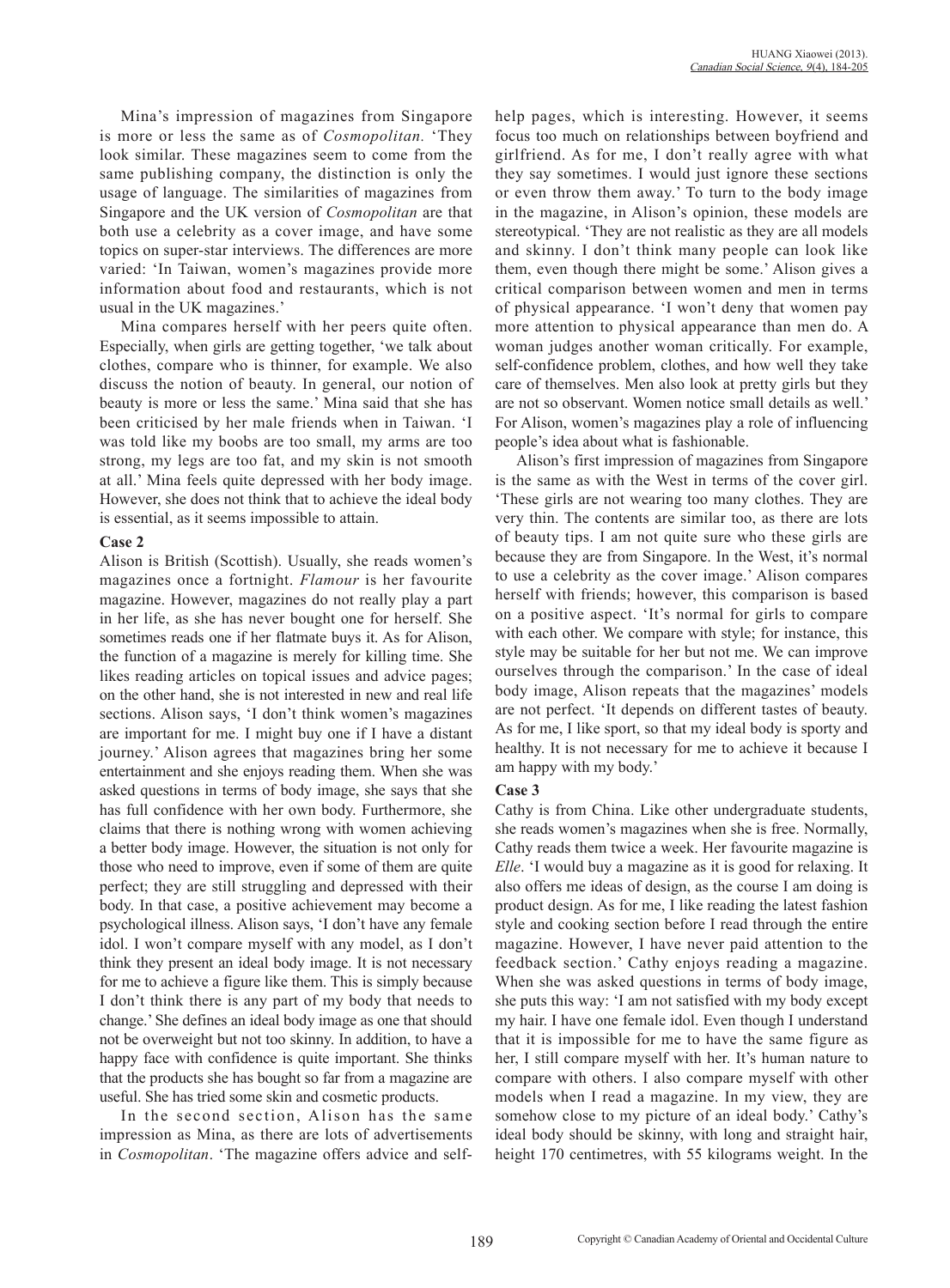case of consumption, Cathy has tried some products, such as bags, accessories, skin care, and snacks, which are advertised in a magazine. She thinks that these products are effective for her.

In the second section of the interview, Cathy's first impression of the *Cosmopolitan* is a normal fashion magazine. However, it seems to have more sexual topics than a usual one. She does not agree that the models in *Cosmopolitan* or any other magazine are perfect. As she comments, 'I don't think they are perfect. They are not as attractive as I expect. My definition of attractive is unforgettable. The term unforgettable is based on different aspects. For example, which kind of clothes she wears. On the other hand, to look healthy is quite important; as certain images here are not showing that the model is healthy even she is beautiful. I won't deny that skinny can be considered as a sort of health. However, dark colour skin and good smile is my definition of health.' Cathy agrees that women pay more attention to physical appearance than men do. According to Cathy, 'men's physical appearances are not as important as women's. A successful career can cover the entire number of shortcomings that a man has. In other words, even though a man does not have an attractive appearance, he still obtains another person's appreciation and expectation if he has a good position. In the case of women, to possess an attractive appearance is equal with a man who has successful achievements. People's judgement of a woman is based on her appearance. This is a crucial reason why women have to pay more attention to appearance.' Women's magazines play a role in providing information about fashion, movies, and television programmes.

In the last section, Cathy's impression of magazines from Singapore is based on culture distinction. 'I would say they come from Asia but it's quite difficult to distinguish exactly which country they are from. The layout design is similar with the Western women's magazines; as they all put a female image on the cover page. In addition, the models are skinny too.' It seems to Cathy that it is not easy to find any difference between the magazines from the East and the West. Even though each model has a different face, they are presenting the same style of look. As for Cathy, to achieve an ideal body is necessary. As she stresses, 'it's extremely important to have an attractive appearance, as a perfect body offers us a good job and a Mr. Right.'

#### **Case 4**

Heather is British. She has a habit of buying women's magazines. She reads them once a week. *Reveal* is her favourite magazine. She reads a magazine from the first page. However, she does not quite like the section of health and diet advice. In addition, she feels that there are too many topics on celebrity gossip. Entertainment is a major reason for Heather to buy a magazine. Like the other undergraduate students, Heather enjoys reading

a magazine. When she was asked whether she has any dissatisfaction with her body, she says, 'no, I am satisfied with my body. I don't think there is any thing that needs to be improved. I don't have any female idol but I do compare myself with models when I am reading a magazine. The reason is simply that I think they are quite perfect. I want to have a figure like them. … As for me, my figure is not much different from these models, so that it won't be difficult for me to achieve the same size as them.' Heather's definition of an ideal body is an 'hourglass' figure. Heather has bought certain products, such as hair dyes and make-up that were advertised in a magazine. She agrees that these products are useful.

After leafing through *Cosmopolitan*, Heather thinks that cosmetics and fashion are always published as big topics in a women's magazine. Moreover, it seems to her that topics on relationships, focused on men, are too much. 'I don't like the idea of focusing too much on relationships, especially on men. Is it important to have such kinds of advice on how to keep a man, or do something special for them?' By and large, she agrees that women pay more attention to physical appearance than men do. As she puts it, 'lots of products, advertising, and television give people an impression that they should look like them. Magazines make women feel guilty about their appearance. If women don't buy those products, it means you have never tried hard for your appearance. On the one hand, for some women, from a psychological perspective, to possess a beautiful face is for getting a man.' According to Heather, the role of women's magazines is to provide information and entertainment.

In the final section of the interview, Heather found something special from a Singapore magazine's cover. She says, 'they are quite similar to the British magazines. However, certain titles they use are quite positive. Even though their purpose is same as the British magazines, which aim at selling a product, I like this idea as they encourage women rather than make women feel guilty or dislike their body.' Heather thinks that the way in which British women's magazines persuade women to look better is quite negative. In the case of comparison, Heather agrees that people come to notice their shortcomings through comparing with each other, which is a method of improvement. However, she has never had a discussion with her peers in terms of the notion of beauty. Even though Heather is satisfied with her body at the moment, she says that she was struggling with her body for four months before. In her opinion, it is essential to achieve an ideal body as a perfect figure brings her confidence and makes her feel happy.

## **Materials – Postgraduate Group**

## **Case 5**

Five years ago, Beth stopped buying any women's magazine. She is British. 'I stopped reading them after I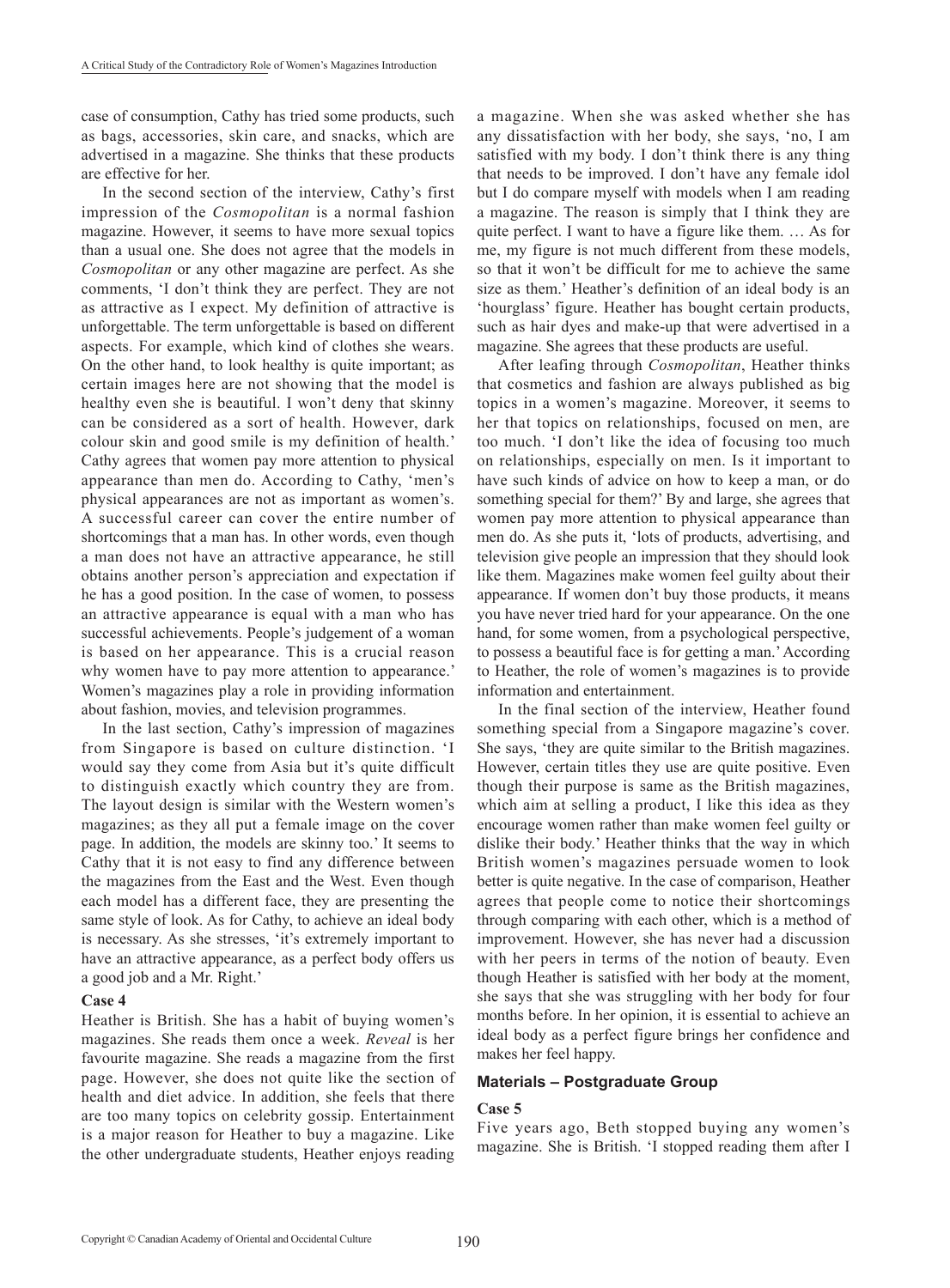read lots of material on feminism. Women's magazines are evil.' However, Beth does not deny that she enjoyed reading them before. 'I was interested in catwalk reviews, designer interviews, and sex stories. On the other hand, I didn't like reading personal stories, beauty tips or makeup advice. Basically, I am satisfied with myself. It would be better if I didn't have eye bags.' Beth has a female idol. She compares herself with her idol and some models. She thinks these models are ideal: 'I think their figures are perfect. My figure is quite close to them, that's why it is possible for me to have the same figure as them. An ideal body must be thin but not looking underweight, good skin, and healthy, athletic.' Beth has used hair products. She thinks they are useful.

Beth's impression of *Cosmopolitan* is typical. She says, 'it's the same with other magazines – nothing surprising. It's directed at heterosexual women. … The models are pretty and attractive. But I don't think they are perfect as they are just normal real people.' In the case of different levels of paying attention to physical appearance, Beth agrees that women pay more attention than men. 'Women are targeted by advertising more than men are. Traditionally, women have to look attractive. However, men have also started caring about their appearance, as they have to get a woman. Today, women are becoming more and more independent; they don't rely on men as they did before.' Beth criticises women's magazines for giving women what is important in life, which are the wrong priorities. She says, 'they make women think that their appearance is the most important thing, women need these products to make them look attractive. In addition, they need a man in their life.'

Beth compares the similarities and differences between magazines from Singapore and the UK version of *Cosmopolitan*. Her conclusion is that these magazines are quite similar in terms of the cover images, which use either a celebrity or a super-model as the cover image. It seems to Beth that it is not easy to find any difference between these magazines. In the case of comparison, Beth has experience of comparing herself with her peers, as she claims that it is natural to compare. 'Our comparison is not merely based on physical appearance, but also everything. Furthermore, it's interesting to discuss about what the notion of beauty should be. I have been told what an ideal body should be by magazine and advertising. However, I don't agree with it as I think a more curvaceous figure is more attractive. The skinny body image is society's point of view but not mine.' For Beth, it is not important to achieve whatever an ideal body is, because she has full confidence in herself. She adds, 'I don't need it as I don't need to attract a man.'

## **Case 6**

Haruyo comes from Japan. She has never bought a magazine since starting her MA in the UK. 'I read them when I was in Japan. The contents of Japanese and

European women's magazines are quite different. I don't have a favourite magazine in the UK. However, I enjoyed reading those magazines that focus on office ladies when I was in Japan. I didn't buy them frequently. Normally, I start reading from the beginning to the end but not in detail. I am interested in topics on cosmetics and the 'before and after' section, which is a kind of comparison before make-up, for instance, and how the person looks after make-up. In my view, it seems not a good idea to have those naked men's pictures in a women's magazine. In Japan, people may give me a funny look if I read this kind of magazine in a train.' Basically, Haruyo is quite satisfied with her body except her hips. She does not have a female idol. She says, 'I don't compare myself with a model or superstar, as I don't really agree that all of them are perfect. However, I do wish to have the same figure as certain models.' Haruyo skipped the question of defining an ideal body. She has tried a product of skin care through the advice from a magazine, which was not useful.

Haruyo's first impression of *Cosmopolitan* is that topics on sex account for a large portion of the entire magazine. On the other hand, there is only a little information about fashion. She agrees that some models in this *Cosmopolitan* are perfect. However, some of them seem too skinny, as she claims that a healthy body should not be too thin. According to Haruyo, men pay the same level of attention to physical appearance as women do. As she says, 'a strong figure represents health. Men do care about their appearance as they might need to attract the opposite sex. Today, products of skin care are not only targeted at women, but also men. It's a fact that men are starting to pay attention to their physical appearance.' As for Haruyo, the functions of a women's magazine are entertainment, providing information that she does not know, and sharing beauty tips with her friends, for instance, about cosmetics.

Haruyo thinks that the magazines from Singapore are quite similar to those of the UK version of *Cosmopolitan*. 'The cover girls in both magazines are wearing sexy clothes. They are beautiful and very slim. … I think the publishers have the same taste in beauty. Even though they are from different nationalities, you can see they are actually quite similar in a way by showing the same kind of figure.' As for Haruyo, it is human nature for people to compare themselves with each other, no matter whether they are women or men. She puts, 'I compare myself with someone who looks similar to me in terms of body image. This comparison is based on an overall impression. I don't compare each portion of my figure, for example, hands or legs.' She agrees that the notion of beauty is an interesting topic of discussion with friends. Haruyo is stressed about her body in case of gaining weight. She feels that it is important to keep her body a standard size, as she would have more confidence and satisfaction with a perfect body.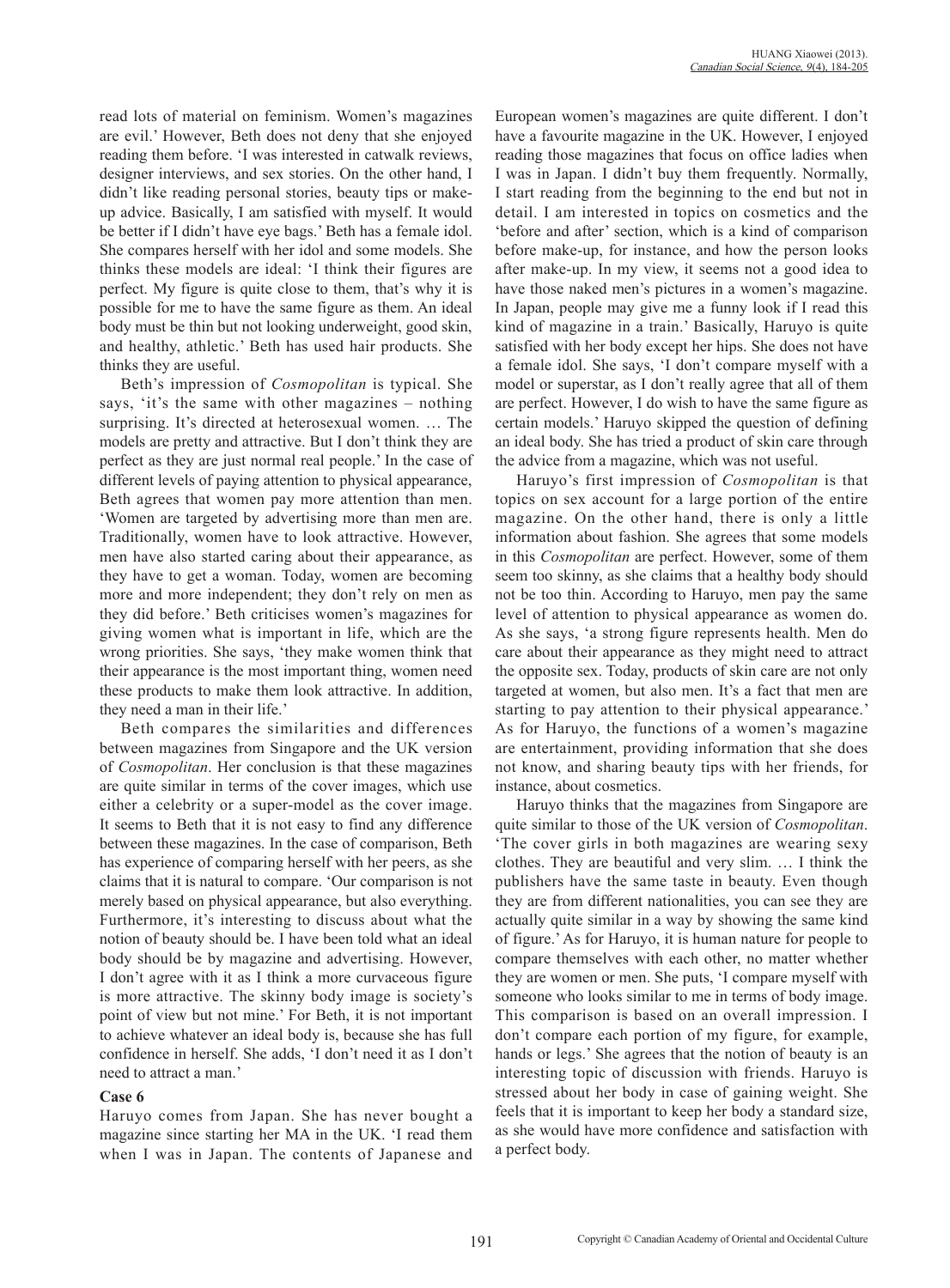#### **Case 7**

Stefania is a Greek. She buys magazines but not frequently. Her favourite magazine is *Vogue*. Like other interviewees, Stefania reads a magazine when she is bored. The section she normally reads first is fashion advice and horoscopes. On the other hand, she does not quite like looking at the photos. Stefania is an exception as she does not enjoy reading a women's magazine. In the case of body satisfaction, she is not satisfied with her body, especially her legs. She says, 'I would like them to be slimmer.' She has one female idol. As she puts it, 'as for me, models in a magazine are perfect as they let me know what an ideal body should be. I compare myself with them sometimes. Honestly, it's impossible for me to have the same figure as them.' Stefania's definition of beauty is that one must be slim. It would be better also to have some muscles. In the case of consumer products, she has tried some skin care ones, such as crèmes, but they are not effective.

Stefania's impression of *Cosmopolitan* is of artificiality. She agrees that the models here look perfect; however, as she says, 'I don't think they all look like that in reality. They are beautiful because they put on layers and layers of make-up. Can you image how they might look like without make-up?' Stefania's opinion is based on a friend of hers who is a model, so that she has experience to understand what a real model looks like in reality. In terms of physical appearance, she agrees that women pay more attention to it than men do. 'Women think they have to. I think it's human to do things to look nice. Especially, from what women see in a magazine or television, they get an idea of what a perfect woman should look like, that's why they try to look like them.' As for Stefania, women's magazines do not play a part in her life. 'They are stupid. These magazines create the impression, which women think that they can look like. In fact, women are not only unable to achieve that image, but also start feeling insecure. That's contradictory.'

On the other hand, Stefania's impression of the Singaporean magazines is, 'they are different women but they have the same style. They are beautiful and have a perfect body again.' As she continues comparing, 'the Asian women have a different type of beauty as they are not European. However, they look similar to the European ones in terms of how they pose their body. The only difference with these cover girls is that they are not dressing as little as the Europeans.' In the case of comparison, even though Stefania is not satisfied with her body, she feels fine when she compares herself with her peers. 'We also discuss the notion of beauty. Especially, when we see a beautiful girl in ads, or magazines. We don't have the same taste in beauty. However, it seems to me that if the same type of girl keeps appearing in magazines, I will be persuaded that this is a presentation of an ideal body.' Stefania says that she has never been

pleased with her body. On the other hand, she says, 'I don't want to become a model. To achieve a better body is to please myself not anybody else.'

#### **Case 8**

Angel is Chinese. Even though she buys magazines quite often, she does not have a favourite women's magazine. Angel says, 'I read them every two weeks. They are good for killing time, especially when I am on a train. My favourite section is fashion advice. I have ideas on how to dress up nicely through it. For example, which style is suitable for me, which colours I should avoid using.' Angel enjoys reading a women's magazine. By and large, Angel is satisfied with her body. However, she claims that it would be perfect if her breasts were bigger. She does not have a female idol, so that she has never compared herself with any superstar or model. Angel agrees that the models in a magazine are presenting the ideal body. As for her, it is not difficult to achieve the same body as those models. Her definition of an ideal body is simply as a perfect match. She has tried perfume that was advertised in a magazine; however, she is not satisfied with it.

Angel finds that there are lots of images in the *Cosmopolitan*. She says, 'the layout design of it is quite good. Certain contents are useful for me. For instance, advice on how to match clothes and information on new products.' Angel agrees that the models are perfect as they have nice figures and pretty faces. Especially, some of them look sweet. They are presenting different types of beauty. In the case of different levels of attention to physical appearance between women and men, Angel says, 'I think it's normal for women to pay more attention. Men put more effort into their career, and put it into first place in their life, but women are different. The biggest issue for a woman is to be beautiful.' As for her, women's magazines provide fashion tips, which is one of the major functions for the readers.

Comparing those Singaporean magazines with the European one, Angel found that there is not much different between the two cultures. She says, 'from my point of view these girls are for men. They are attractive in terms of sex. If I were a man, I would pay more attention to girls like them.' In Angel's opinion, comparison with peers is important as people can improve themselves through comparison. The term 'comparison' should not be based only on physical appearance, but also other aspects, such as a successful job, or life style. 'I also discuss with my friends what an ideal body should be. It's nice to hear opinion from different perspectives. During the discussion with others, I can ask for advice and learn something new from others. This is important for everybody.' As for Angel, she has never been stressed with her body image. She points out that it is quite crucial to achieve a perfect body. 'Men are more attracted by a perfect figure than a beautiful face. In other words, a good impression can be given through a perfect figure.'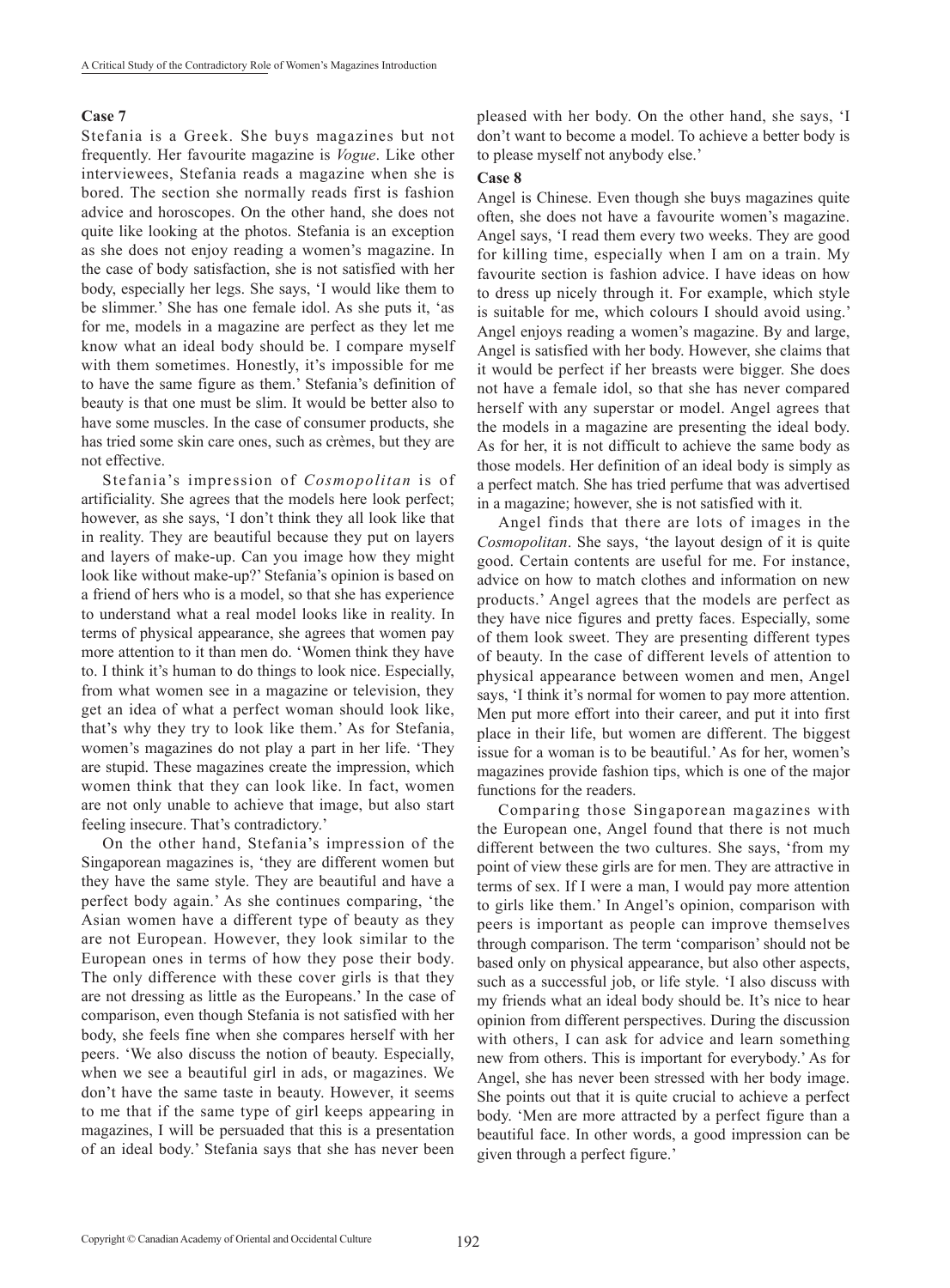## **Result**

The study founds that 87.5% of participants enjoy reading a women's magazine. However, women's magazines do not play an essential role in these participants' lives. For them, the main function of a women's magazine is merely for killing time. In the case of the notion of beauty, 100% of participants agree that a slender body is important. On the one hand, 100% of participants point out that both the East and the West are promoting the same ideal body image, which is a slender and thin body. Even though 25% of participants do not agree that magazine models are presenting the ideal body, 87.5% of participants wish to have the same figure as those models. The participants who believe that they are able to achieve the ideal body account for 37.5%. Only 12.5% of participants disagree that women pay more attention to physical appearance than men do. In this case, there are five major reasons why women pay more attention than men. First of all, women are targeted by advertising more than men are. Secondly, to be attractive is one of the biggest issues for a woman. Thirdly, women adjust each other by physical appearance. Fourthly, possessing an attractive appearance can make it easier to get a job. Last but not least, the power of the media (e.g. magazines and television) makes women more careful about their appearance. In the case of peer comparison, 100% of participants admit that they have compared themselves with other females. Only 25% of participants have never been depressed with their body image. Finally, 62.5% of participants consider that to achieve the ideal body is important. 12.5% of participants point out that the level of importance is in the middle. Another 25% of participants stress that it is not essential.

# **3. IDEOLOGY AND FEMININITY**

## **The Connection Between Ideology, Femininity, and Women's Magazines**

'The struggle for girls and women, then (whether they are feminist or not), over the gendered meanings, representations, and ideologies in popular cultural forms is nothing less than a struggle to understand and hopefully transform the historical contradictions of becoming feminine within the contexts of conflicting sets of power relations' (Roman and Christian-Smith, 1988, p.4).

The concept of ideology is an illusion. It is a concept with a long-term debate. As Williams sees it, 'ideology is a difficult concept to deal with because of the strong, negative association the term has for many people' (2003, p.146). In the investigation between ideology and women's magazines, it can be understood as a sort of rule, set up by the magazines, an ideal body image, for instance. This rule is called ideology. Femininity is the main content of the ideology that refers to the women's magazines. Women's image is restricted by this rule, which is femininity. Ferguson points out that 'as a social institution, women's magazines play a part in shaping the characteristics of femininity, because they themselves are part of, and contribute to, the culture of society as a whole' (1983, p.6). Moreover, according to Ballaster.

'Anything can co-exist with anything on the pages of the magazine (and does). The identification of 'contradiction', therefore, fails to embarrass either editors, writers or readers. Indeed, the form of the magazine – open-ended, heterogeneous, fragmented – seems particularly appropriate to those whose object is the representation of femininity. Femininity is itself contradictory (as feminists have long recognised), but women live with the contradictions' (1991, p.7).

On the one hand, women's magazines are important as they play an indispensable role as a professor, teaching women how to obey the rule. They only have female students, as male students do not play a part in the terms of femininity. Black criticises the term 'femininity' as an imposition for women, saying that ' "Everybody knows" that there are men and women, and divisions between bodies are drawn on to support this toxic view. The imposition of femininity upon women is achieved through what Bourdieu terms symbolic violence' (2004, p.67). In addition, Winship distinguishes the difference between being men and women. As he states,

'Men do not have or need magazines for "A Man's World"; it is their world, out there, beyond the shelves: the culture of the workplace, of politics and public life, the world of business, property and technology, there they are all "boys" together. Women have no culture and world out there other than the one which is controlled and mediated by men' (1987, p.6).

Winship's concern is decoded with Ballaster's opinion. Ballaster considers that 'women's concern, according to most magazines, is with personal and emotional relationships, primarily with husbands or partners, but also with children, family and friends. The work of maintaining healthy personal relationships is women's work' (1991, p.137). If husbands or partners, children, family and friends are the main concern of a woman, how about a woman herself? In other words, there is no space for a woman to think about herself, she is the one who belongs to others. Moreover, Millum points out that,

'To be male is to be in some way normal, to be female is to be different, to depart from the norm, to be abnormal. Therefore a woman is more conscious of being a woman than a man is of being a man, hence also the endless debate on what it means to be a woman, woman's roles, the place of woman in today's world, and so on' (1975, p.71).

In the context of femininity, Skeggs argues that 'using the concept of femininity to apply to all women is to misuse a historically specific representation. It was produced in power relations, in the interests of particular groups, invested in by other groups and it cannot therefore … be applied to all women' (as as cited in Black, 2004, p.183).

## **Definition of Ideology**

It is important to look at the definitions of ideology and femininity before undertaking further research into their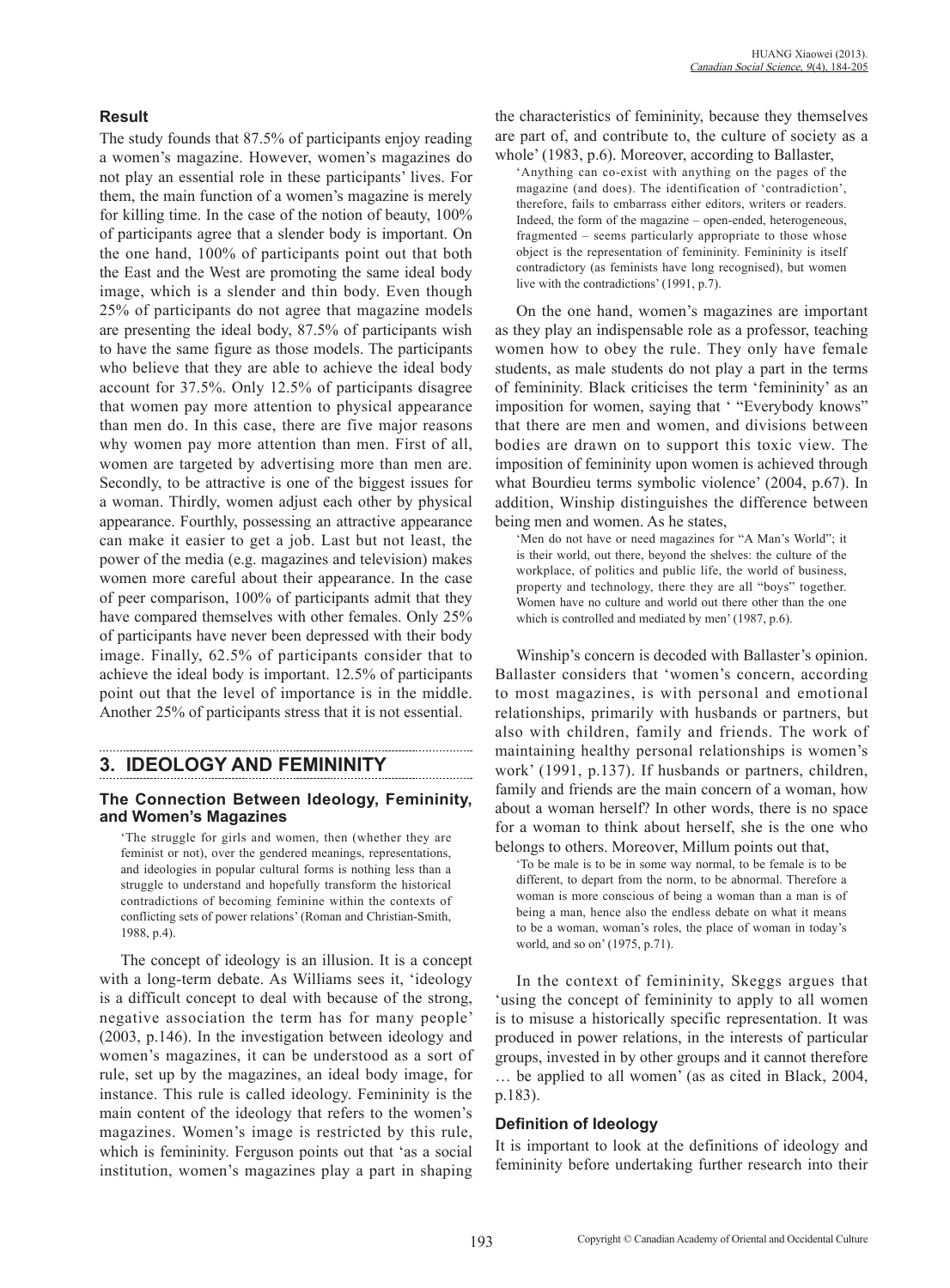relationship. First of all, what does 'ideology' mean? The term has been understood with different meanings, according to the specific category that it refers to. Hall considers ideology is 'a site of struggle for completing definitions of reality, and ideological power is the power to signify events in a certain way' (1993, p.69). In addition, Van Dijk defines it as 'a system of wrong, false, distorted or otherwise misguided beliefs, typically associated with our social or political opponents' (as cited in Williams, 2003, p.146). However, Althusser has a different point of view to Van Dijk: He does not agree that ideology is a false belief. Rather, he considers ideology is 'something that structured people's "lived experience"' (Williams, 2003, p.148). As he explains,

'Ideology has real consequences for people; it plays a part in their everyday lives. It is not just about ideas or a mental state but something tangible and material in that it is carried out by groups and individuals, and inscribed in the practices and rituals of various institutions or apparatuses' (Williams, 2003, p.148).

## **Definition of Femininity and How Magazines Define Women**

In the case of femininity, Ballaster defines it as 'the sum of the individual woman's practical skills, whether efficiency in running a home, or competence in the office' (1991, p.139). If femininity is a skill, why do only women have to have it? There are not only women existing in a home or an office. Men should have the same ability to maintain an efficient skill in both home and office. In the relation with ideology, Ballaster points out that 'the ideology of femininity works to mystify relations of exploitation and oppression between men and women, to legitimate male domination. … The interests of capitalism are served by the oppression of women through ideology' (1991, p.20). In the case of women, how do the magazines define women? Ferguson claims that

'By means of their titles, cover photographs, subject matter and advertisements women's magazines define themselves as a distinctive form of specialist periodical: their primary distinction is a biological one, based upon female sex. This has implications for how the gender characteristics of females are acquired, and how the position of women in society is defined' (1983, p.6).

## **Transformation of Femininity**

On the other hand, how do women's magazines function in a case of transformation of the theory of femininity to women? First of all, it is necessary to look at the fundamental function of women's magazines. According to Winship, they are one of the specific media that are 'for women, about women and very often by women' (Currie, 1997, p.455). Moreover, Ballaster considers that 'the women's magazine, at least in its contemporary massmarket form, can be understood as a form of authentic 'popular' culture produced by women solely in women's interest' (1991, p.16). Secondly, in Winship's opinion, 'feminists identified ideological constructions that work to define women's understandings of their experiences in ways that guarantee the reproduction of patriarchal definitions of the social world' (Currie, 1997, p.455). As Winship points out,'what is represented in women's magazines is not an accurate portrayal of the gender relations that characterize readers' everyday lives but an imaginary relation of women to be relations of patriarchal subordination' (Currie, 1997, p.455). Finally, according to Currie's information,

'Through the 1980s, feminist sociologists characterized the advertisements, feature articles, and stories appearing in women's magazines as vehicles of women's socialization into subordinate roles. Following sex role theory, much of this work takes the view that women, as readers of social texts, internalize messages that represent the "scripts" of femininity' (1997, p.456).

To return to Winship's description of 'for women, about women and very often by women', women's magazines cannot be understood merely from the surface that they are entertainment. Rather, what may happen to a woman is that her knowledge or understanding of the world is somehow misleading through the magazines' definition of what a woman should be. Again, women's magazines are problematic.

'Women's books and magazines are an important source of images of femininity. They provide models or standards of ideal women by which "real" women measure themselves ... Also, like romance novels, many of the fictional stories in women's magazines portray women as helpless victims at the mercy (and pleasure) of male sexual power and domination' (Peach, eds, 1998, p.122).

On the one hand, Macdonald points out that 'for the social leaning theorist, femininity and masculinity are first recognized, and then imitated in the child's own behaviour. Factors such as schooling, play, family life, and the media are seen as significant influences' (1995, p.17). Furthermore, McRobbie argues that 'adolescence, as an ideological construction, is given meaning and made comprehensible through magazine topics such as "problems," "romance," and "jealousy"' (Currie, 1997, pp.455-456). In other words, women come to understand the distinction between being a female and a male from adolescence. However, these understandings are based on the one-sided statement of the magazines' editors. In McCracken's opinion,

'Readers are not force-fed a constellation of negative images that naturalize male dominance; rather, women's magazines exert a cultural leadership to shape consensus in which highly pleasurable codes work to naturalize social relations of power. This ostensibly common agreement about what constitutes the feminine is only achieve through a discursive struggle in which words, photos, and sometimes olfactory signs wage a semiotic battle against the everyday world which, by its mere presence, often fights back as an existential corrective to the magazine's ideal images' (1993, p.3).

If women's understanding of the world, or the distinction between men and women, are re-structured by women's magazines' advertisements, feature articles, and stories, or femininity is such a restriction just as ideology is a false belief, what is the reality? It seems to Althusser that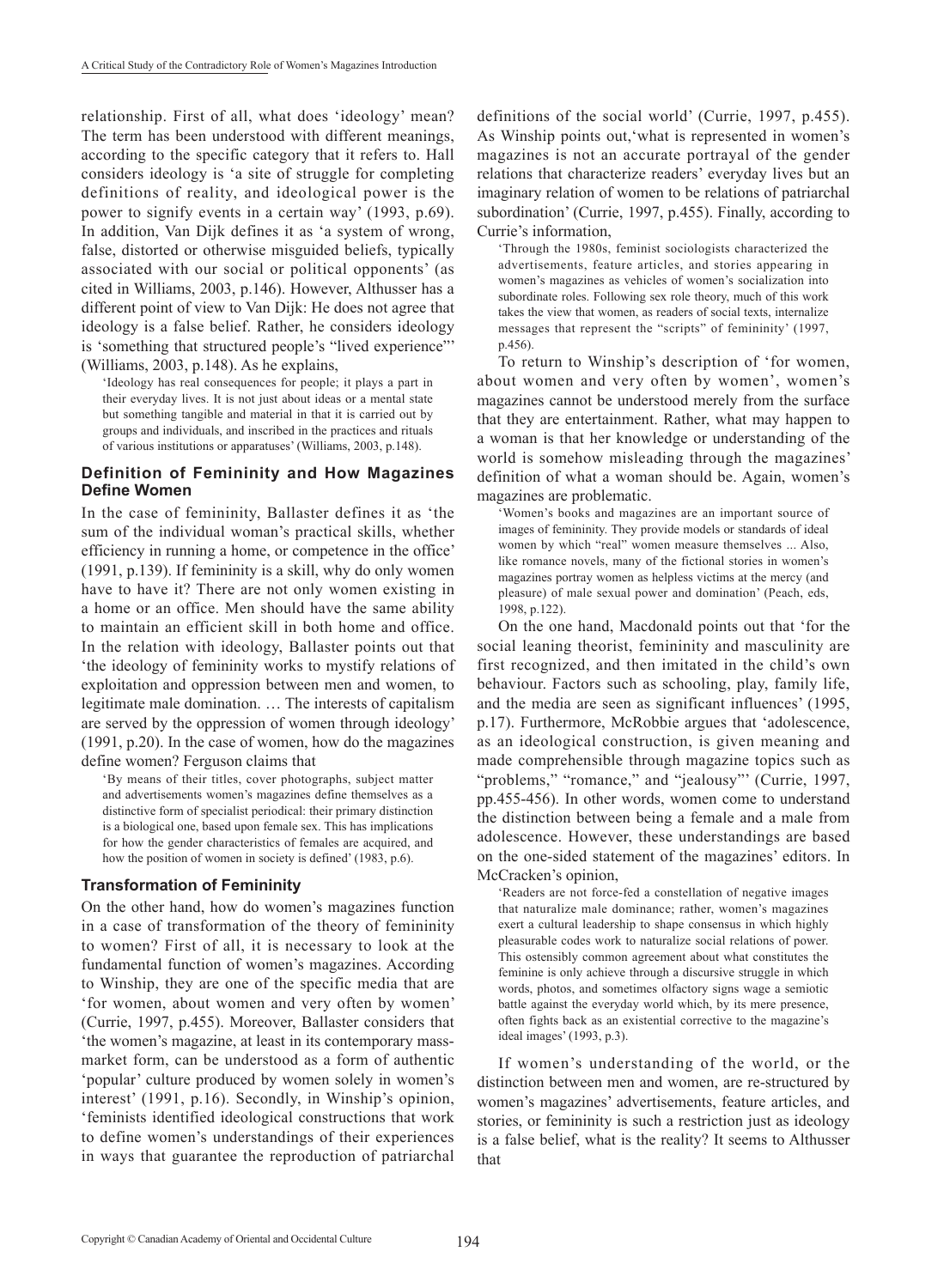'Although ideology is generated from the deep logical structures of the mode of production, it is produced and manifested through human subjects. Whereas the analyses of ideology we have met so far take it that the human subject is a 'given' upon which ideology acts to brainwash, hoodwink, or mislead through the presentation of spurious appearances as reality' (Ballaster, eds, 1991, p.3).

## **Reality and Femininity**

To turn to the role of women's magazines, it seems to McCracken that 'magazines are part of a field of discourses, each of which is struggling to become the obvious or common-sense way of viewing reality; and within individual magazines and their constituent parts, competing discourses struggle as well' (1993, p.69). What do discourses mean to us? Foucault defines discourses as 'the incarceration of "criminals", the treatment and designation of "the mad" (Ballaster, 1991, p.25). Women's role in reality can be understood through the extension of discourses. Ballaster stresses that women's roles, under the definition of femininity, are 'housewife, nurse, professional invalid, and prostitute' (1991, p.25). In the case of gender difference, Ballaster puts in this way,

'If reality is constructed or, at least, known through discourses, then there is no reason to take class division as the primary and determining social division. We can acknowledge, then, that the structuring discourse of gender (and other differences such as race) is every bit as powerful as the discourse of class' (1991, p.24).

In addition, Barrett criticises the fact that 'the ideology of women's inferiority is seen as a manipulation of reality that serves men's interests, and women's own collusion in oppression is explained as a variety of false consciousness' (1980, p.85). It is a stereotype. Women seem helpless in the eyes of men, or from the women's magazines' point of view. They cannot survive without men's attention. What happens to this is only due to the sexual difference. Are men's interest women's duties? Why do women have to obey the rule of femininity, or the falseness of ideology?

In the connection between reality and magazine editors, Ferguson states that 'through the selective perception and interpretation of the wider world from the viewpoint of the "women's angle", the editors of these sacred oracles sustain a social "reality"' that is "forever feminine" '. He explains that 'this process invokes a shared and common culture, one which is bounded by the customary and expected categories of female interests and experience' (1983, p.185). Again, in the women's magazines' view, reality is forever feminine, so that the content of a magazine is nothing else but all about femininity, it is a restriction.

The notion of beauty will be investigated in the following chapter. By doing so, a further discussion of the connection between femininity and physical appearance will be argued.

# **4. THE NOTION OF BEAUTY**

'The disparity between the standards for appearance established by the beauty myth, and the inability of most real women to conform to these standards, no matter how hard they try, contributes to how self-esteem. For the effort to be thin is seldom successful. Only 5 percent of women will ever have the figures of fashion models, and only 2 percent of them naturally. For most women, such gaunt appearances are an unattainable – and unhealthy – way of being' (Peach, eds, 1998, p.175).

The ideal body image portrayed by the women's magazines is an unattainable, unreal, and unhealthy image. According to Wiseman, Gray, Mosimann, and Ahrens (1992) 'the ideal female body, as represented by media images, is currently between 13% and 19% below expected weight for women' (Engeln-Maddox, 2005, p.1115). By showing a range of images of supermodels, super-stars and celebrities, women's magazines are promoting the same ideal body, which is a slender and thinner body. Tiggemann and Mcgill claim that

'The mass media, due to their pervasiveness and reach, are probably the single most powerful transmitters of sociocultural ideals. Certainly formal content analyses of the visual media (fashion magazines, television advertising, and programming) document a preponderance of young, tall, and extremely thin women who epitomize the current beauty ideal (Malkin, Wornian, & Chisler, 1999; Fouts & Burggraf, 1999, 2000)' (2004, p.24).

Berger says that 'we only see what we look at. To look is an act of choice' (1972, p.8). Women's choices are limited and restricted by the magazines. They are not provided with other images of ideal except a slender body. So that whatever they see is the same. As time has passed, this thin body has become an ideal. As women have never been shown plump women to present something positive in a magazine, women believe that a slender body is a standard. In Berger's words, 'the way we see things is affected by what we know or what we believe' (1972, p.8). Women's magazines seem to care about women, through their beauty tips, advice and articles, so that women feel there is always a solution for them to achieve a body like that. However, the major concern of the women's magazines is to sell products. Ferguson claims that

'The ritual aspects of the perfecting process are demonstrated by the "step-by-step" instructions, the day-to-day diets, leading the initiates towards physical images and ideals which are as culturally and commercially determined as ever they are biologically given' (1983, p.59).

## **The Changing of Body Shape and the Ideal Body**

According to Guillen and Barr, 'models' body shapes were less curvaceous than those in magazines for adults women and that the hip/waist ratio decreased from 1970 to 1990, meaning that models' bodies had become thinner over time' (Martin & Gentry, 1997, p.20). Moreover, Grimshaw is concerned about the two kinds of body shape, which were presented by Marilyn Monroe in the 1950s and Twiggy in the 1990s. As Grimshaw puts it,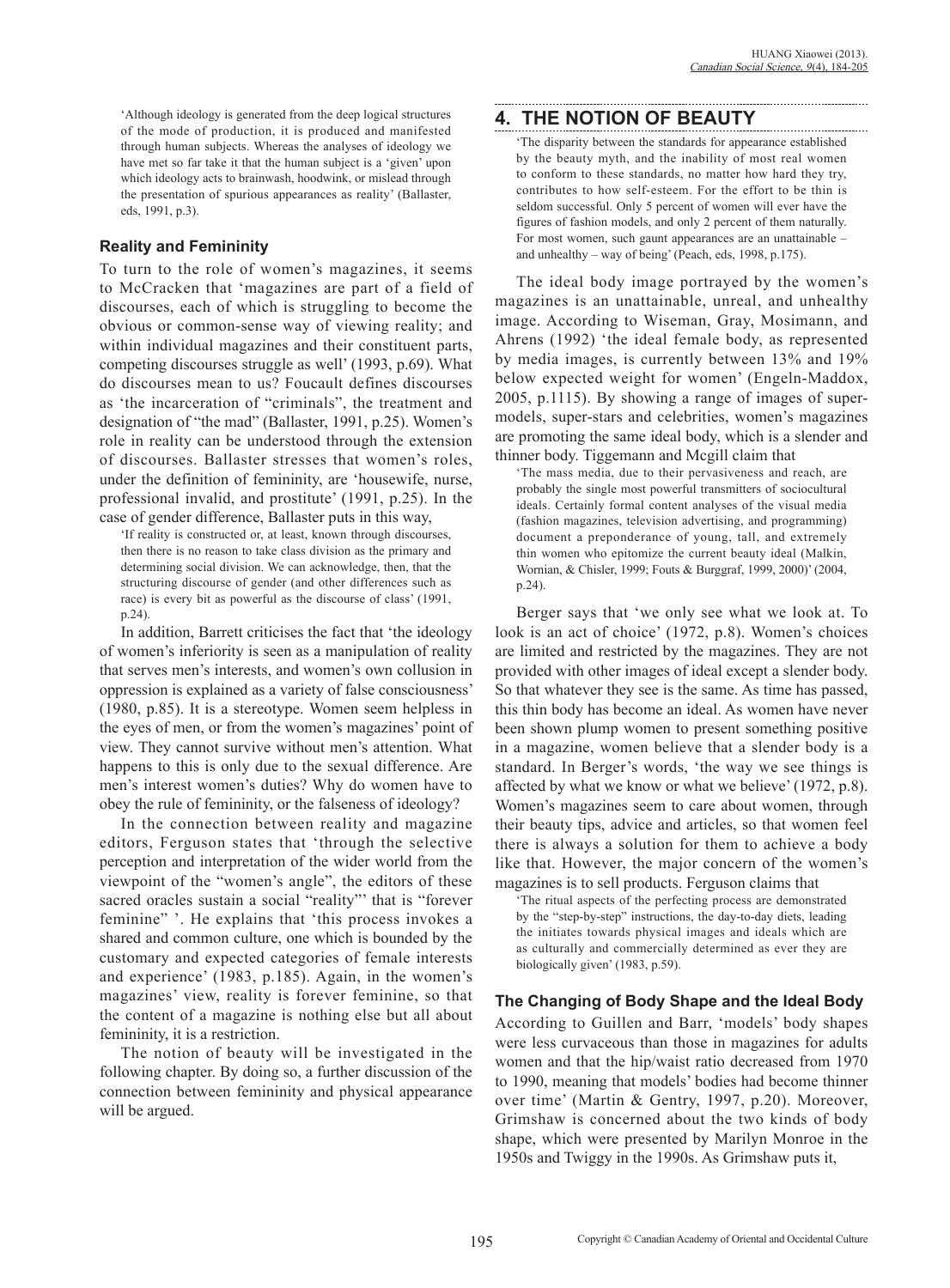'The content of the ideals of beauty and the perfect body are not arbitrary. It is true that these ideals change; thus neither the curvaceous Marilyn Monroe figure of the 1950s nor the stickthin image of Twiggy represent the dominant ideal of the female body in the 1990s. Nevertheless it remains the case that not any body will do, and that the generalized tyranny of fashion and body shape is articulated differently for different groups' (1999, p.93).

In the case of an ideal body, Ballaster points out that 'women are still, by and large, perceived in terms of closeness to or distance from culturally specific notions of feminine beauty. An important role for the magazine, therefore, lies in encouraging women to aspire and strive towards meeting this ideal' (1991, pp.150-151). In addition, Grimshaw claims that 'the connections between aerobics and body shape involve a notion of an "ideal body", and most particularly a body which is not "fat"' (1999, p.94).

Today, both the East and the West are promoting the same ideal image. Even though there are ranges of distinction, such as history, culture, life-style, it is obvious to see that both sides' women's magazines are presenting the same body size. The result of the case studies in Chapter 2 shows that each participant agrees that what the cover pages show are different faces with the same body. The only distinction is that cover girls in the East possess an Eastern-looking face. On the one hand, cover girls in the West have a Western-looking face.

## **Why Beauty Matters?**

'Approximating beauty can be essential to a woman's chances for power, respect and attention. Recognizing this, women have quite sensibly directed great energy toward evaluating and improving their appearance' (Chapkis, 1986, p.14). If the standard of beauty is unattainable, why are women still struggling with it? To answer the question, it is essential to look at the definition of beauty. Calkins defines beauty as 'to be introduced into a material object, … to enhance them in the eyes of the purchaser. The appeal of efficiency alone is nearly ended. Beauty is the natural and logical next step. It is in the air' (as as cited in Ewen, 1988, p.46). In other words, beauty is utterly visionary.

In Ferguson's opinion, beauty is ' "taken for granted" as both means and end within the female world, and physical appearance is a highly normative cult message' (1983, p.58). Lakoff and Scherr consider beauty has a relation with fashion, and they define beauty as fashion. They explain, 'it is determined to meet people's specific needs at a particular time and place. … Since what is beautiful at any time and place in determined by the vagaries of fashion, it is unpredictable and not based on any sort of universal aesthetic' (1984, p.29).

On the other hand, it contradicts reality and the ideal body image. Mulvey agrees that 'most women feel, or have felt, uncomfortable, uneasy and insecure about how

they look – 'the long love affair/despair between image and self image' (as as cited in Edholm, 1992, p.154). Furthermore, according to Fredrickson and Roberts, 'because females are socialized to see themselves as objects to be looked at and evaluated, they are most likely to feel shame and anxiety for not appearing perfect' (Groesz, 2002, p.2). Why is beauty important for a woman? Is it merely a problem of women? Do men need to be handsome? Lakoff and Scherr compare the different level of importance between men and women:

'To have power, one needs to possess something that someone else wants, or needs. For a man, it can be wealth or influence or knowledge; for a woman, it has always been beauty (or someone else's accumulated wealth or strength, of which she is merely the receptacle, to allow it to be put into someone else's hands' (1984, pp.18-19).

#### In addition, Edholm points out that

'For most women, particular young women, self is very centrally bound up with appearance; it is difficult to be entirely disinterested. Connected to this is the way in which women are characterized as vain, preoccupied with appearance, with how they and other women look, and as judgemental and jealous of other women's looks' (1992, p.154).

#### **Social Comparison**

Social comparison can be seen as one of the major reasons for magazine reading. According to Groesz, 'the thin deal is conveyed and reinforced by many social influences, including family, peer, schools, athletics, business, and health care professionals (Levine & Smolak, 1996, 1998; Smolak & Levine, 1996; Thompson & Stice, 2001). However, the loudest and most aggressive purveyors of images and narratives of ideal slender beauty are the mass media' (2002, p.2). Groesz's point of view can be understood this way. First of all, it is human nature to have a comparison with each other, no matter male or female. Secondly, as women pay more attention to physical appearance than men do, according to Martin and Gentry, 'girls tend to view their bodies as "object," and their physical beauty determines how they and others judge their overall value' (1997, p.20). They try to find a solution that will make them be more attractive and outstanding, so that they look for the magazines' help. Finally, as magazines provide a range of information on appearance, women are given advice on how to be attractive. This is a relationship between magazines and women. A further analysis of readership will be provided in chapter 6. In Lakoff and Scherr's opinion, 'the media encourage us to make snap judgements on the basis of superficial physical characteristics, since that is what they offer us' (1984, p.134).

It has nothing to have an ambition of being attractive. Social comparison can be understood as a sort of improvement, as people come to understand more about themselves through comparing. However, recent researches show that social comparison brings more negative effects than positive effects. Engeln-Maddox claims that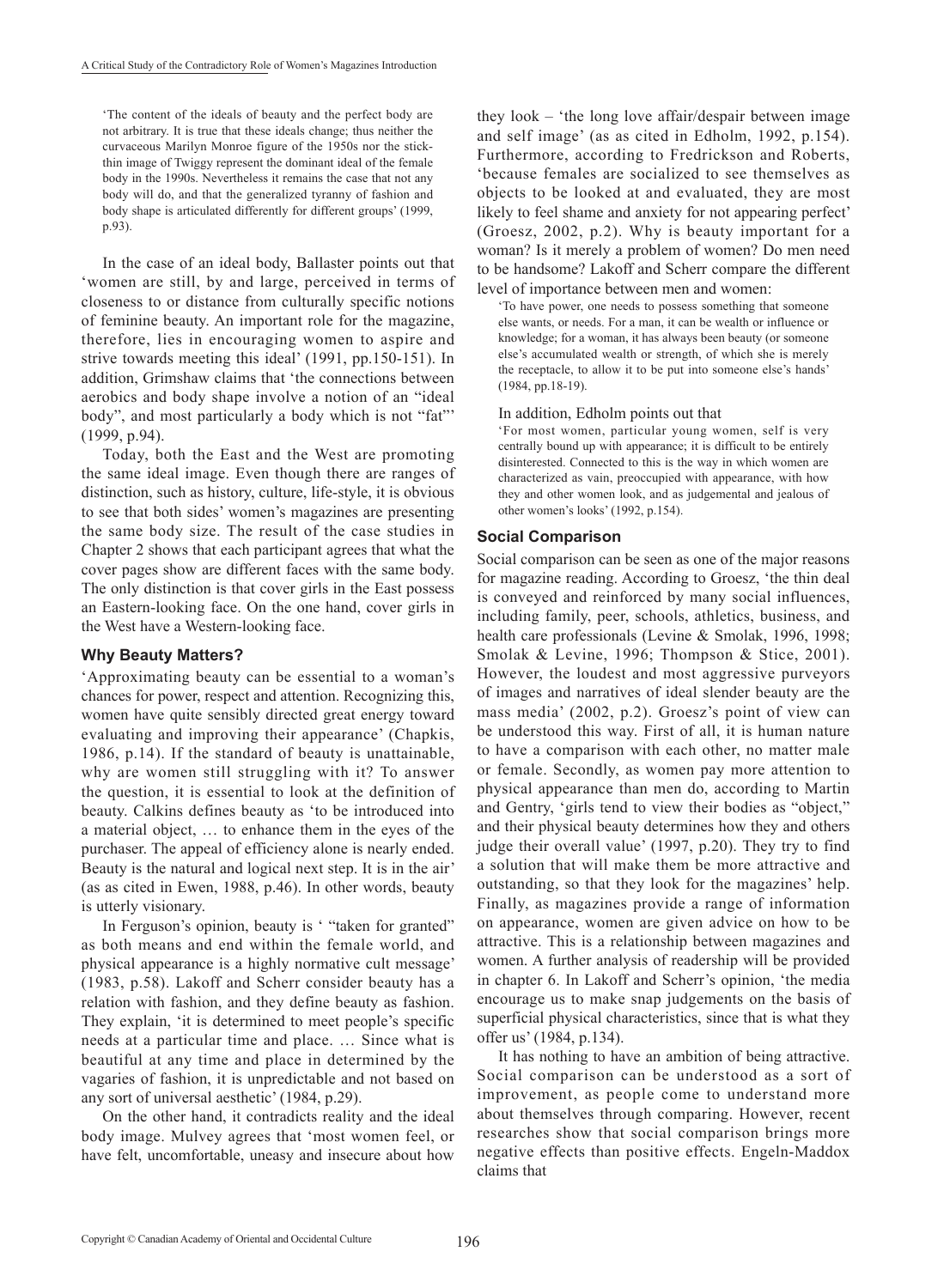'Negative outcome social comparisons were much more frequent than positive outcome comparisons. … There was also some evidence that these positive outcome comparisons were negatively associated with negative outcome comparisons, and positively associated with counter arguing. Thus, there is a growing body of evidence to suggest that comparisons with these types of images are not uncommon and are often harmful' (2005, p.1131).

In addition, Tiggemann and Mcgill point out that 'when women compare themselves to an image presented in the media, this almost invariably represents an upward social comparison by which they find themselves lacking, thus leading to negative mood and body dissatisfaction' (2004, p.26). Moreover, Stice and Shaw found that 'exposure to ultra-thin models in advertisements and magazine pictures produced depression, stress, guilt, shame, insecurity, and body dissatisfaction in female college students' (1997, p.21).

In contrast, Martin and Gentry disagree with the idea of social comparisons having a negative effect on women, and they claim that comparisons can be seen as encouragement.

'After female college students viewed "ideal-body commercials," they felt thinner than they "normally" do: "The young women may have imagined themselves in the ideal body presented by the advertising. They may have bought the ideal female body sold by the advertising" (Myers and Biocca). Therefore, when self-improvement is the primary motive for comparison, self-perceptions of physical attractiveness should temporarily rise in anticipation of an improvement because the comparisons with advertising models are inspiring rather than threatening' (1997, p.22).

Generally speaking, social comparison can be understood as two aspects. In the case of negative effects, as the majority of women are ordinary, it is not a rational action for an ordinary woman to compare herself with a super model. It would be nonsense and would make a plan to no avail. On the other hand, in the case of positive effects, women can improve their own physical appearance through comparing themselves with somebody who has a similar body image. This comparison is based on a similar body image. In Engeln-Maddox's opinion, 'if one's goal is to obtain an accurate (even if painful) evaluation of one's own appearance, comparison to a dissimilar other (in this case, the media ideal) is quite rational' (2005, p.1116).

#### **The Perfect Image and the Reality**

'Female desire is courted with the promise of future perfection, by the lure of achieving ideals – ideal legs, ideal hair, ideal homes, ideal sponge cakes, ideal relationship. The ideals on offer don't actually exist except as the end product of photographic techniques or as elaborate fantasies. But these ideals are held out to women – all the time' (Coward, 1984, p.13).

Generally speaking, it is human nature to dream of having an ideal body, ideal home, ideal car, etc. The idea is simply like a child who has a dream of the future. It can be understood as a hope as well. However, a question should be asked before putting an effort to achieve the ideal, which is: What percentage of the ideal, whether it is a body or a home, can be achieved? Putting it simply, how far is it between the ideal body, home, or car, etc. and reality? In Ewen's opinion, 'the image offered a representation of reality more compelling than reality itself, and – perhaps – even threw the very definition of reality into question' (1988, p.25).

A so-called perfect image in a magazine does not mean that is really perfect. Today, the development of technology changes things from impossible to possible. Especially, computer software is a most powerful medium that covers up all the imperfection of a face, for instance. Jones and Buckingham suggest that 'the best way to control for physical attractiveness is to use computer software to manipulate the thinness of the target images' (2005, p.1166). Women's imagination is enlightened through the perfect images of the women's magazines. They believe that it is the reality. Oliver Wendell Holmes comments that,

'The power of the disembodied image is that it can free itself from the encumbrances posed by material reality and still lay claim to that reality. At the same time that the image appeals to transcendent desires, it locates those desires within a visual grammar which is palpable, which looks real, which invites identification by the spectator, and which people tend to trust' (Ewen, 1988, p.90).

Even though people come to understand that those images may undergo certain special effects of Photoshop, for instance, women may not only believe that these images are real, but also think that these images are achievable. In the case of photography, Ewen stresses that 'photography's powerful ability to mediate style is rooted in its simultaneous affinity to reality and fantasy' (1988, p.90). He puts in this way:

'Commercial photography – in advertisements, fashion magazines, catalogues – offers a vision of perfection which, though lifeless and object-oriented, provides us with models of appearance. For the still camera, the most photogenic subject is one that freezes well, one that can be ripped out of time, suspended, motionless. The ideal photographic model is one who is able to suggest action while standing still, who can imply inner substance or attitude through remote and superficial means. The idealized human becomes the plastic human, able to maintain a perpetual smile, not one whose beauty required a lingering familiarity, an intimacy' (1988, p.85).

Furthermore, Coward criticises the ideal image as artificial. He claims that 'there are only a very limited number of models who make it to the billboards, and the techniques of photography are all geared towards creating the illusion of this perfect body' (1984, p.45). In addition, Ewen stresses that 'photography gave substance to the idea that images could be the conclusive expression of reality on the one hand, and exist autonomously of that reality on the other' (1988, p.25). In Everard's opinion, the camera is a pliant medium, because 'it can emphasize qualities of delicacy, elegance of line, mystery and glamour, and yet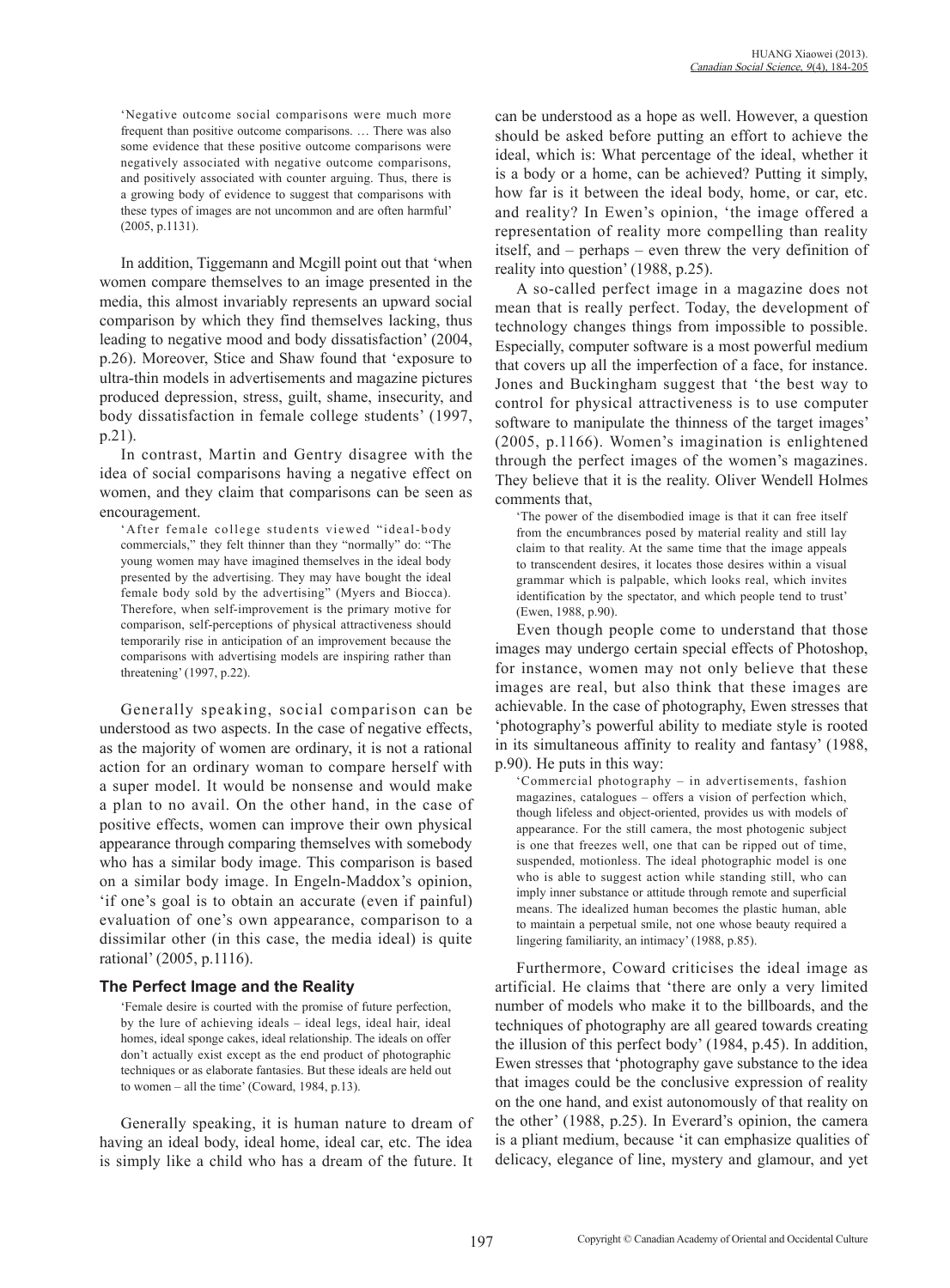retain the persistent atmosphere of reality. Cameraland is the land of dreams come true' (as as cited in Ewen, 1988, p.90). It cannot be denied that photography is a record of what has happened in the reality, or evidence to certify that the existence of something; however, this kind of recording is highly dependent on what the photographer wishes to show. In the case of women's magazines, the photographer is employed to have a perfect image made. This image is to persuade women to be like that, and, on the other hand, it is to sell products. According to James B –, who is a photographic stylist,

'I create the image that people want to see. It's up to me to fake people out. … Basically you lie to people. You create … a picture and then they adapt to that picture. You can bring people up in taste level, you can bring them down in taste level, just by what you create, what you put into it. ... And it's just pulling together elements which work with whatever you're trying to sell' (as as cited in Ewen, 1988, p.90-91).

To sum up, the notion of beauty is based on various aspects. It is changed according to different periods of time. The relationship of whether the notion of beauty is set first, or is created by the magazines, is arguable. No matter what the answer would be, women's magazines do play a main role in terms of creation and being supportive. The next chapter will interpret the correlation between women's magazines and advertising.

# **5 . A D V E R T I S I N G A N D W O M E N ' S MAGAZINES**

## **The Body in Everyday Life**

'In addition to the general market factors affecting the definition of beauty that a given magazine promotes, each publication operates under a particular set of infrastructural factors that shape its beauty advice. The effects of purchased advertising on the advice given in the editorial sections are visible to anyone who studies the magazine closely, but only rarely do the magazines themselves publicly admit to the practice' (McCracken, 1993, p.57).

The circulation of consumption is trap. To understand the role of women's magazines in terms of selling products, one should start from the fundamental function of the magazine itself. No matter the notion of beauty, or the changeable fashion trend, women's magazines are employed by wire pulling, in order to spray out information about the latest trends. Lefebvre questions:

'Has not this society, glutted with aestheticism, already integrated former romanticisms, surrealism, existentialism and even Marxism to a point? It has, indeed, through trade, in the form of commodities. That which yesterday was reviled today becomes cultural consumer-goods, and consumption thus engulfs what was intended to give meaning and direction' (as as cited in Hebdige, 1979, p.92)

The main function of women's magazines is to sell products, no matter reviled or ridiculous. In Ferguson's

opinion, 'they are created in response to editors' perceptions of the female role – "what women want" – and the imperatives of the market place – "what will sell" ' (1983, p.10). Ferguson explains that 'women's magazines still define norms for what their followers should think, say, do, wear, cook, read, explore, ignore or care about' (1983, p.189). It sounds debatable whether or not women are playing a passive role in terms of consumption. Nobody can be forced to buy something if he/her does not want it. However, Ferguson comments that

'Every woman can choose the 'kind' of woman she wishes to be. They imply her choice is constrained only by her preferences from amongst the range of images offered to her. This freedom to choose extends to all areas of her life. Appearance, home, work or partner all express the 'kind' of woman she is, or aspires to be: 'the Cosmo girl', 'the Good Housekeeping wife', or 'the Woman woman' (1983, p.189).

Today, women are told by the magazines that a slender body is a standard of beauty, because magazines are employed by the diet companies, which are promoting diet products such as diet food. So that there are ranges of diet food advertisements appearing in a magazine. In other words, women's magazines are only the tools for spreading information, they are commodities that sell commodities. In Ballaster's words, 'it is at the same time a medium for the sale of commodities to an identifiable market group, women, and itself a commodity, a product sold in the capitalist market place for profit' (Ballaster, eds, 1991, p.2).

On the one hand, by showing page after page of advertising of the same scheme of products, women believe that that is one solution for them to achieve the standard of beauty. The way in which women's magazines try to sell products is indirect. First of all, they present lots of super models, super-stars, and celebrities' images in front of women. Women may see these images as an ideal, or an achievement that every woman should have the same figure as that. Secondly, magazines say, 'try it if you want to be like that'. They may not say it directly; however, women come to understand that it is a fact. Magazines are patient. They provide advice and direction for women. It can be seen quite often that most pages of advice have inserted advertisements of certain brand products. If a woman says she has a problem with her hair, for example, magazines will try to comfort her first, and after that she will be strongly recommended to buy a product which is good for her. Finally, she buys that product which the magazine has advised. The selling strategies of women's magazines are varied. As a woman, each part of her body is targeted by the advertisers. In Coward's opinion,

'Each area requires potions, moisturizers, conditioners, night creams, creams to cover up blemishes. Moisturize, display, clean off, rejuvenate – we could well be at it all day, preparing the face to meet the faces that we meet. This is not only the strict grip of the cultural ideal; it is also the multiplication of areas of the body accessible to marketing' (1984, pp.80-81)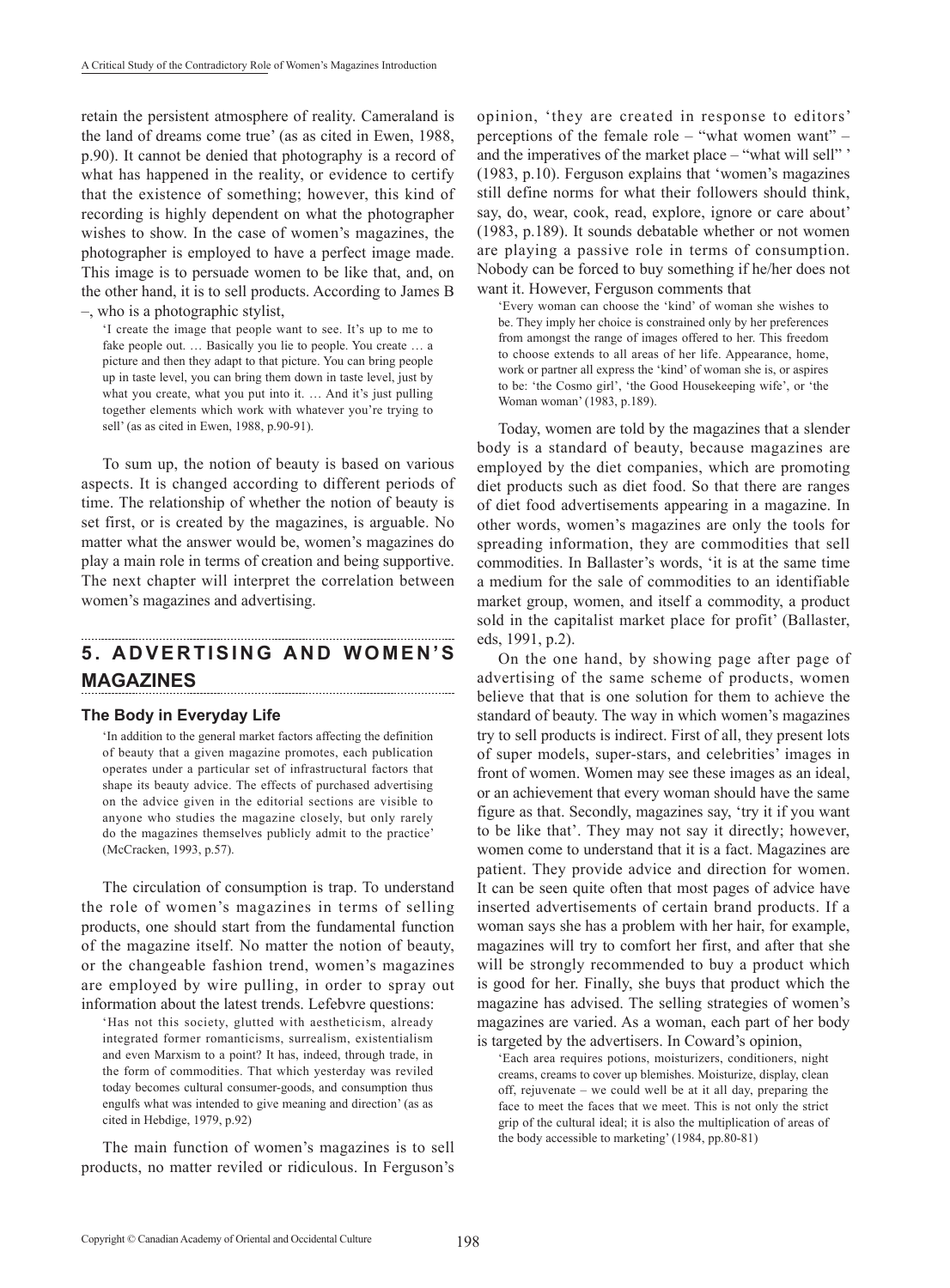Advertising is everywhere. In the case of the ideal body image, Edholm points out that 'the contemporary western world is saturated with images of women – in advertisements, magazines, on television, film and in the press. The images are every day – in the street, in our homes, where we work, where we consume' (1992, p.155). Actually, the fact is that the ideal body images not only appear in each corner of Western society, but also in the East. The situation is more or less the same, in which women are brainwashed by the advertising and the ideal images that appear everywhere, every minute. In other words, women are recognised as consumers by women's magazines. According to McCracken,

'The most lucrative magazines in the category, *Cosmopolitan* and *Vogue*, have immense ad volumes. As we will see, both offer readers unique escapes from everyday life, fantasies that ultimately reaffirm dominant moral values and women's role in consumerism. … Through an oppositional structure that links positive beauty ideals to images of female inadequacy, women learn both their expected social role and their duties as consumers' (1993, p.137).

## **Women Are the Target Consumers**

'The key role of women as the primary purchasers of goods and services in the consumer society is the material explanation for the continued existence of this genre of mass culture. … Magazines foster a reifying image of woman as shopper in order to attract advertisers' (1993, p.4).

The previous chapter has analysed social comparison as one major reason for magazine reading. By and large, women compare themselves with other women by focusing on physical appearance more frequently than men. On the other hand, it seems to Coward that 'women's relation to their own self-image is much more likely to be dominated by discontent' (1984, p.79). Due to these reasons, women are targeted by advertisers and women's magazines. In Chapter 2, the case studies have showed that each participant enjoys reading a magazine. They have a similar point of view, which they are provided with ranges of cosmetics, fashion, and make-up information via magazines. It seems to Coward that 'everywhere, female desire is sought, bought, packaged and consumed' (1984, p.13). Advertisers do not have to be psychologists, it is obvious to understand what women want, or need. So that women are sold by what they are looking for. According to Pesis,

'Women's growing interest in beauty products coincided with their new sense of identity as consumers. Women had long bought and bartered goods, but around 1900 a new, selfconscious notion of the woman consumer emerged. Women's magazines and advertisers inducted their female readers into a world of brand-name products and smart shopping, while department stores created a feminine paradise of abundance, pleasure and service' (as as cited in Black, 2004, pp.26-27).

## **The Pleasure of Consumption**

According to Ballaster, 'the pleasure of consumption and that of the fantasy of possibilities of infinite consumption is central to the success of the magazine form and we cannot afford simply to reject it as cultural brainwashing' (1991, p.15). On the one hand, Coward considers that 'everywhere women are offered pleasure. Pleasure if we lose weight, pleasure if we prepare a beautiful meal, pleasure if we follow a natural instinct, pleasure if we acquire something new – a new body, a new house, a new outfit, a new relationship' (1984, p.13). All these pleasure cannot exist without consumption. In Lakoff and Scherr's opinion, 'beauty is worth just what it costs' (1984, p.160). Women's pleasure is a sort of desire. The question 'what do women want?' has been asked many times. However, it is hard to answer it because of the changeable criteria of the 'want'.

First of all, it is important to look at the definition of desire: what does it mean to people? The term 'desire' sounds negative, because it is not merely a request but a request that seems not easy to achieve, or really to exist in reality. Bennett ed al. question whether 'the capacity to desire is what makes us human' (2005, p.76). Generally speaking, again, it is human nature to have desire. This idea simply reflects the analysis of the fact that everybody has a dream of the future. Life is dark without hope. In the words of Bennett et al., 'desire is both ineffable and at the heart of how we understand ourselves' (2005, p.76). In the case of advertising, it seems to Bennett et al. that

'The advertising industry promises that every desire can be satisfied. Of course the satiation of desire is not quite that simple. The fulfilment of one set of desires often only brings on more desire. As many have argued (Williams, 1980; Williamson, 1995), capitalism is premised on a cycle of satisfying desire and creating new desires. Paradoxically, this aspirational economy runs on the implicit knowledge that human desire outstrips the range of commodities on offer. While consumer culture translates human desire (for love, happiness, and a good life) into commodity objects, we know we want (something) more' (2005, pp.76-77).

Bennett et al. are concerned about the on-going new desire, which can be understood as a strategy of advertisers – the endless desire, which requires unceasing consumption. In Calkins' words, '"this new influence on articles of barter and sale is largely used to make people dissatisfied with what they have of the old order, still good and useful and efficient, but lacking in the newest touch' (as as cited in Ewen, 1988, p.46). Advertisers will not deny that the previous products are not good. However, consumers are persuaded that the new one must be more efficient than the previous one, which are good but not enough. Secondly, Bennett et al. point out, 'the idea that desire is a negative experience (we cannot get what we desire or, worse, we desire that which we cannot have) has been most widely promulgated by Sigmund Freud' (2005, p.77). Finally, by the promising of advertising, Lakoff and Scherr point out that 'in our time beauty can be tailormade to fit our ideal and with money enough, we can surely have "beauty." ... The day may soon be here when upon seeing a beautiful face we will not exclaim "how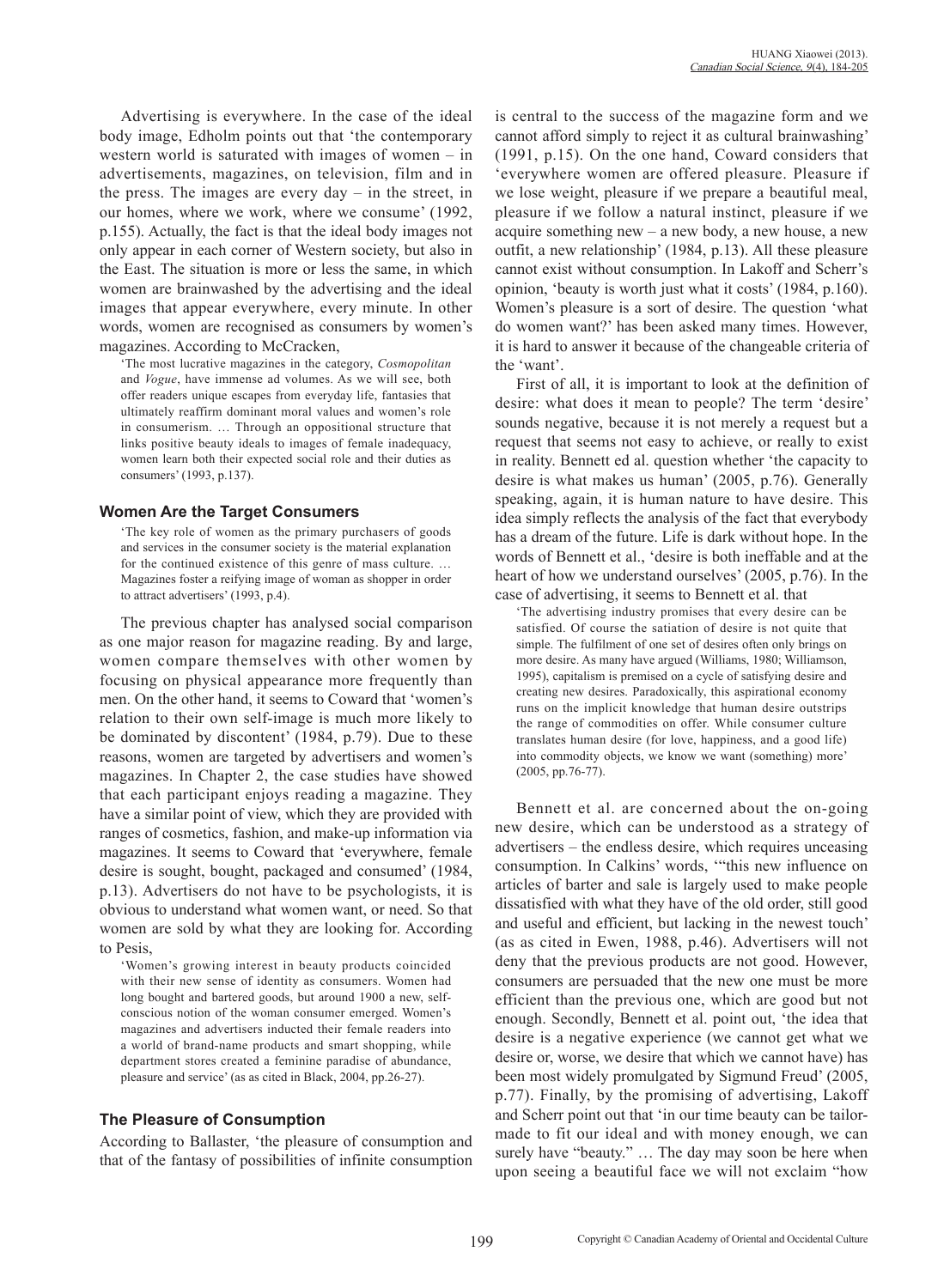beautiful!" but rather ask "how much?" '(1984, p.114). In addition, Ewen comments that consumption is one of the most available routes to satisfaction. As he puts it,

'While the preponderant work structures of consumer capitalism often bear the fruits of frustration, the images of consumerism continually acknowledge the desire for freedom, the freedom to desire. Within this circle, style becomes a compensation for the substance that mass-produces and markets it' (1988, p.103).

## **Pro and Anti Advertising**

Even though the debate of whether or not advertising is beneficial is not intensive, it might be interesting to evaluate the different perspectives of the issue. Bodinetz explains.

'I don't think you can just point the finger and blame advertising, because advertising never leads. But admittedly it is very quick to sense what is happening on the streets or around the world and to jump on a bandwagon. Of course while it is true that advertising never sets the pace, it cannot escape its share of the responsibility for confirming the view that to "join the club" you've got to look like this, smell like this, speak like this and dress like this.'

It has nothing wrong with advertising. The problem is whether or not the products that are advertised in a women's magazine are merely for improving women's life, or something which is considered as empty talk. If women's desire is partly from the promising from advertising or magazines, it may need to call for a more critical approach. Chapkis criticises the relationship between media and advertising as problematic. He stresses that 'the media have always relied heavily on advertising. Now, though, the relationship is so intimate that one corporation may own both the magazine advertising a product and the company producing it' (1986, p.12). Furthermore, Williamson criticises the fact that

'We are told something about a product, and asked to buy it. The information that we are given is frequently untrue, and even when it is true, we are often being persuaded to buy products which are unnecessary; products manufactured at the cost of damaging the environment and sold to make a profit at the expense of the people who made them' (1978, p.17).

In addition, Bagdikian commenting on the media, says that 'the major media and giant corporations have always been allies; they are now a single entity' (as as cited in Chapkis, 1986, p.12). In the case of women's images in advertisements, Peach points out those women's images are passive in advertisements. It shows that women's social status is subordinate and dominated by men. In addition, she explains that

'Feminists have observed how images of women are used to sell products by making them appear more desirable. Advertisements have shifted over time from portraying women as primarily interested in housework and child rearing to representations of women as interested primarily in enhancing their female beauty' (1998, p.121).

## **Ideology and Advertising**

It is arguable that whether ideology is mental or material in the case of advertising, in general, the term 'ideology' refers to a sort of direction, which guides people to come to understand the world. In Smith's opinion,

'The concept of ideology provides us with a thread through the maze different from our more familiar notions of "culture," for it directs us to look for and at the actual practical organization of the production of images, ideas, symbols, concepts, vocabularies, as means for us to think about our world' (1987, p.54).

However, this guidance may not be correct all the time. The previous chapter has analysed the relationship between ideology and femininity. In this chapter, the term 'ideology' will be in relation to advertising, in an investigation of ideology in the material world. If ideology is guidance that leads people to come to understand the world, it should not have a relationship with material as it is only a mental direction. However, according to Michele Barrett, 'ideology – as the work of constructing meaning – cannot be divorced from its material conditions in a given historical period' (as as cited in Allen, 1992, p.37). In other words, every historical period is constructed by the material conditions in terms of setting a new ideology to direct people's understanding of the new century's coming. In the relationship between advertisements and ideology, Williamson says that

'We see that the form of advertisements is a part of ideology, and involves a false assumption which is the root of all ideology, namely that because things are as they are (in this case, because certain things are shown as connected in ads, placed together etc.), this state of affairs is somehow natural, and must 'make sense' simply because it exists' (1978, p.29).

Moreover, Williamson explains that 'ideology is the meaning made necessary by the conditions of society while helping to perpetuate those conditions' (1978, p.13). Furthermore, Barrett supports that ideology comes with material conditions are an inevitable reproof. As he points out that 'to be caught artlessly counterpoising "material conditions" and "ideology" is an embarrassing error – "but surely ideology is material" will be the inevitable reproof' (1980, p.89).

In the case of women's magazines, women are directed by ideology in terms of femininity. On the other hand, by creating an ideal body for women, ideology comes with material conditions. It is a system of consumption circulation. First of all, according to women's magazines and the promises of advertisers, an ideal body image is achievable. Secondly, for any woman who wishes to achieve it, consumption is the only way to make things happen. Finally, women may not have any change but women's magazines and advertisers have made their profit. If ideology does not come with material conditions, where do advertisers' profits come from? In addition, if ideology is changeable, who makes the decision for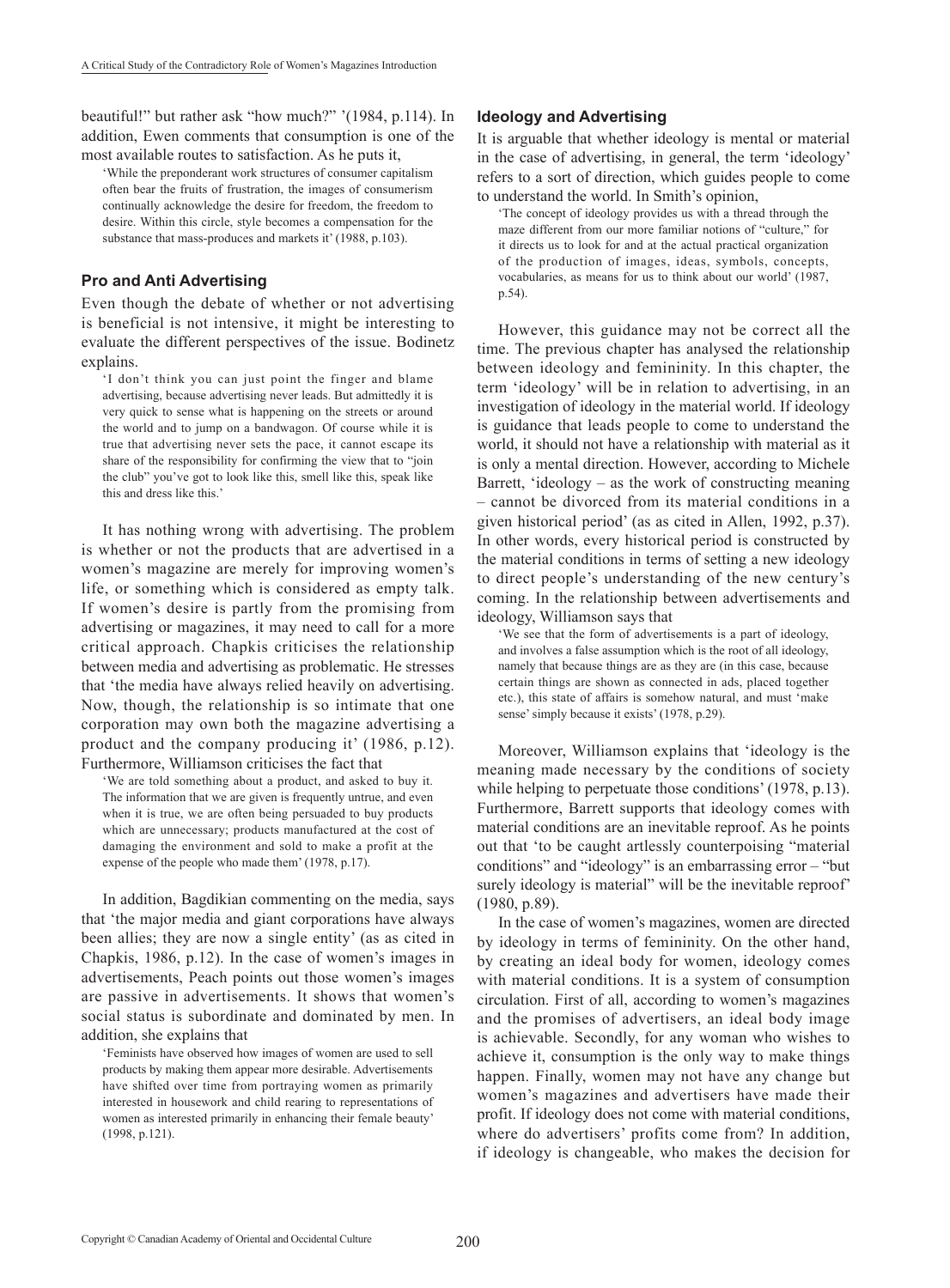re-constructing ideology? Obviously, the answer is advertisers. It is a restriction, which controls women's minds in terms of consumption, and reaction to the ideal body image. However, Eagleton disagrees with the idea of material ideology. As he remarks,

'There is no possible sense in which meanings and values can be said to be "material", other than in the most sloppily metaphorical use of the term… If meanings are material, then the term "materialism" naturally ceases to be intelligible. Since there is nothing which the concept excludes, it ceases to have values' (as as cited in Barrett, 1980, p.90).

It might make sense that meaning cannot be said to be material. However, it depends on which situation that material is referred to. In the case of women's magazines and advertising, the meaning of femininity, the meaning of being a woman, the meaning of being an ideal woman, every aspect is related with material. On the other hand, the term 'value' is obviously connected with material. It could be too generalized to say that ideology is only a term which refers to a mental world.

## **6. THE PLEASURE OF READING**

 'As women's magazines are widely read, they have ample opportunity to convince millions that the views expressed by the magazines are just, fair, and truthful. The magazines depict a monolithic perspective on the world, presenting their contents as 'the truth', leading readers to believe that these texts present a mimetic view of the world; the magazines do not suggest that there is a world full of people with different perspectives' (Inness, 2004, p.126).

In Chapter 2, the eight case studies have shown that each participant enjoys reading women's magazines. Even though some of them have rejected reading women's magazines, the participant read them before and agrees that she was provided with a certain level of pleasure. It is a fact that women's magazines do play a part in offering pleasure to their readers. However, participants stressed that women's magazines are not essential in their life. The main role that women's magazines are playing is only entertainment. Some participants claim that these magazines are good for killing time. To sum up, reading women's magazines can be considered as a way of experiencing pleasure, for the majority of women. In Wolf's opinion,

'The magazines provide actual services, listing help lines, offering readers' polls, giving women tools for budgeting and financial information. These combine to make the magazine seem to be more than a magazine: they make it appear to be a mix of extended family, benefit agency, political party and guild. They make it look like an interest group with the reader's best interest at heart' (1990, p.56).

To investigate the role of women's magazines and the level of pleasure that they offer to the reader are the main concern of this chapter. There is no denying that they are popular in terms of the multiple functions. Women are provided with the latest fashion trends, cosmetics information, and beauty tips, which are the most attractive sections for most women. In addition, entertainment such as introduction of movies, television programmes, a question and answer section, by emphasising different topics, for instance, sex, career, etc., are partly making a magazine interesting for the readers. These are the basic contents of a magazine. However, besides these topics, women's magazines offer a wide range of advertisements to the readers. In McCracken's opinion,

'While viewing the magazines, the woman herself participates in the construction of the idealized images; she performs a kind of pleasurable work by combining fantasy with respect to advertisements, … Whether a perfect face, dress, meal, or furniture arrangement, these symbols appear all the more attainable because they urge the viewer to link the fantasy to her everyday life' (1993, p.13).

Women are encouraged to try different products for their needs. Women's magazines, combining entertainment and consumption into no more than 400 pages, are a medium that accompanies women in the process of growing up. To understand the success of women's magazines, it is necessary to analyse them from different aspects.

## **The Cover Images**

'The visual, verbal, and sometimes olfactory signifiers in these magazines offer women multiple layers of signifieds; along with the pleasure come messages that encourage insecurities, heighten gender stereotypes, and urge reifying definitions of the self through consumer goods' (McCracken, 1993, pp.8-9).

Most of the cover pages present a female image. The cover image is one of the most important parts of a magazine. An attractive cover page can be used to influence a reader's purchase. It seems to Frost that 'women consume images of women; they are bombarded with them but they also seek them out. Countless women buy women's magazines, almost invariably with a picture of a woman – dressed-up, made-up and looking good – on the cover' (1999:129). Moreover, McCracken considers that 'the front cover is the most important advertisement in any magazine. … More crucial than the labels of most products, covers must attract audiences not only in order to sell the magazine, but so that the latter can succeed in its important function of selling other commodities' (1993, p.14). It is human nature to look for something attractive. Women are encouraged to pay further attention to other topics that are inside the magazines. It will not be easy for a woman to continue reading what happen inside if the cover page is not attractive. This is the duty of the cover page. Frost comments that

'The idea that women not only take pleasure in looking at women, but use these images to take pleasure in engaging with their own appearances perhaps offers some substance to the possibility of an enjoyable, allowable and creative engagement with the only self we can see' (1999, p.130).

In other words, do women compare their image of themselves with the cover girl immediately when they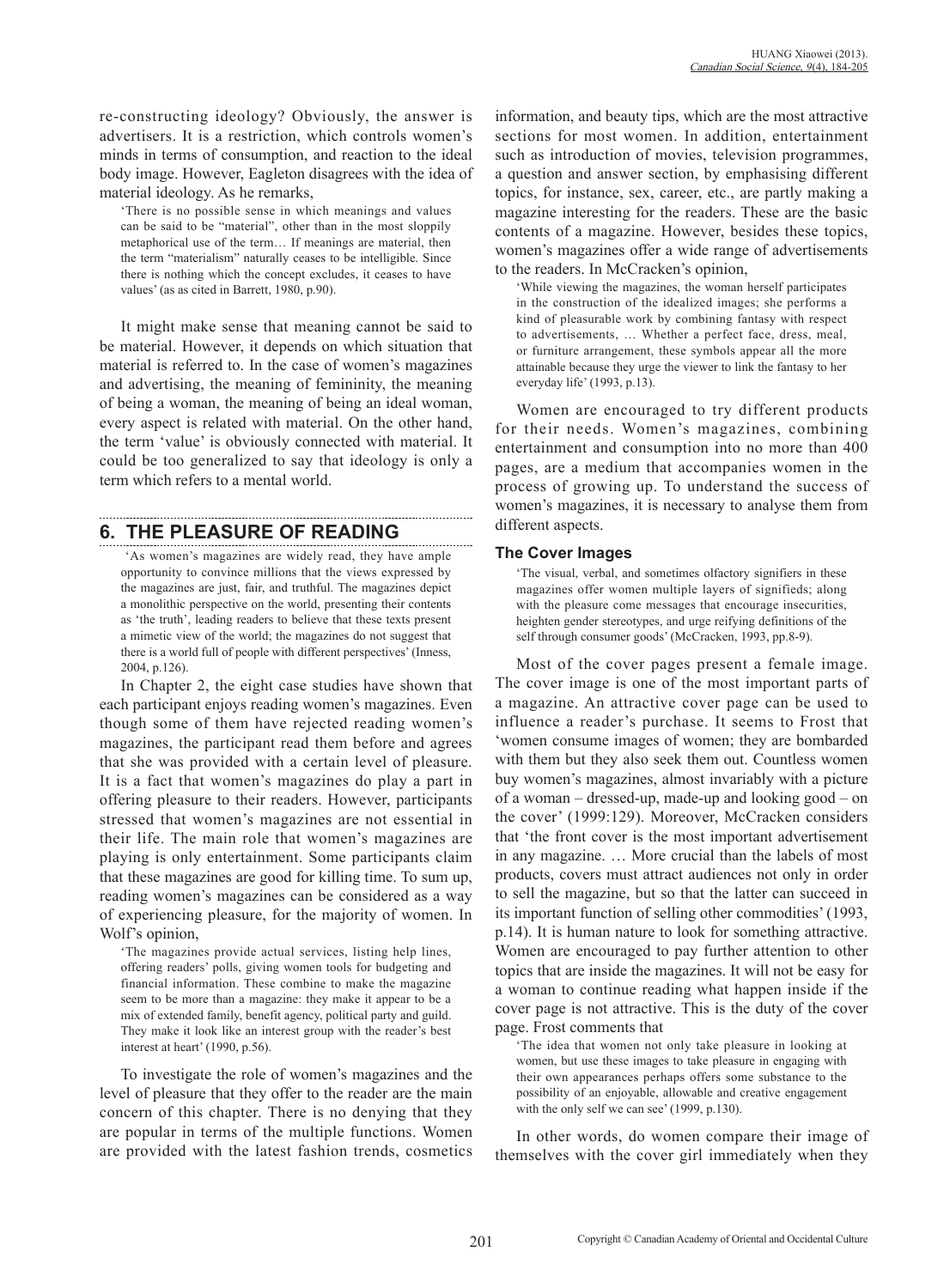pick a magazine up? What happens is that the cover images are always a real person, which is the obvious distinction between women's magazines and other magazines. It is impossible for anyone to compare themselves with someone who is only a mannequin, for instance. In McCracken's view, 'if readers are constantly reassured about their own value when reading *Cosmopolitan*, as Radway suggests occurs when women read romance fiction, it is at the level of an imaginary investment of one's real world' (1993, p.7). However, in the case of body image, if the gap between the cover girl and the woman's own body image is that huge, do women feel more dissatisfaction with her? In this case, where is the pleasure? As McCracken explains,

'Ideal images of the future self encountered on the front cover are multiplied and reinforced in feature after feature. Free to indulge in a narcissism based on fantasy, one can, for a moment, forget one's actual appearance in the mirror, replacing that memory with the magazine's concrete examples of ideal beauty. Ostensibly, these images are positive projections of the future self, for few would buy these publications were they overtly to present negative images' (1993, p.135).

On the other hand, how do women ensure that the cover girl is perfect only through a presentation of the face? It is a normal layout for a cover page to show only the face, or half body of the model. As Millum puts it, 'the face is used as a symbol of the whole person: people, convicts and celebrities, and recognized not by their whole physical selves, but by one small part of their bodies' (1975, p.57). In Winship's opinion,

'The cover image shouts that this women's world of personal life and feminine expressivity is one worth bothering about, engendering a feel for the reader that such pursuits are successful, and moreover bring happiness: the model smiles. Idealistic as all this is (some would say oppressive), it is less a denial of the "real world" than an affirmation of how much women and feminine concerns are neglected in that "real world"' (1987, p.12).

## **The Ideal Message**

'Men are exposed to male fashion models but do not see them as role models. Why do women react so strongly to nothing, really – images, scraps of paper? Is their identity so weak? Why do they feel they must treat "models" – mannequins – as if they were "models" – paradigms? Why do women react to the "ideal", whatever form she takes at the moment, as if she were a nonnegotiable commandment' (Wolf, 1990, p.42)?

Wolf's point of view is the fundamental distinction of gender's attitude in magazines reading. However, it shows that women's role and social status are still under male domination. To turn to the perspective of social comparison, as for most women, to possess an attractive face is much important than anything else. Lakoff and Scherr comment that 'the power of beauty is the power of the weak' (1984, p.20). Because the magazines provide a range of beauty tips to women, women are offered

pleasure, as the magazines provide what they need. Women may not see these mannequins as a threat; on the contrary, they could be seen as a sort of encouragement, no matter whether attainable or not. In addition, women believe that they have to achieve a body like that, as they do not think this is considered as a weak identity, they just look at it as a standard for every woman to meet.

## **The Beauty Tips**

All the beauty tips are working for advertisements. Women are advised that they should put on make-up in order to look better. However, the beauty tips are contradictory. Lakoff and Scherr note that 'It was a paradoxical assignment: teaching women to make up so as not to look made-up, selling artifice as naturalness, selling as alluring a product that wasn't supposed to be seen' (1984, p.101). What is the purpose for women to put on make-up if it should be invisible? On the other hand, in the case of plastic surgery, women's magazines contribute heavily by playing a contradictory role again.

'Information boxes evaluate different forms of treatment and warn about unqualified practitioners. … These features remind us that the magazine is our trusted friend, independently exploring what is good for us. Turn to the back pages, though, and advertisements for clinics offering cosmetic surgery or liposuction predominate' (Macdonald, 1995, p.208).

Macdonald's point highlights the contradictory role of women's magazines. Magazines' editors seem to have an ability see through their readers. On the one hand, they show different examples of how people have unsuccessful plastic surgery done. On the other hand, readers can find that there are numbers of advertisements of plastic surgery behind the main contents pages. For example, there is an article of a recent *Cosmopolitan<sup>1</sup>* , titled 'Cowboy Cosmetic Surgeons Exposed' published under the category of *Cosmo* which puts you in the know. It is about a tragedy of women who have undergone failed plastic surgeries of breasts enlargement. By showing pictures of the painful consequence of the operation, the magazines strongly recommend that patients should look for other solutions when surgery goes wrong. It suggests that patients should return to their surgeon first of all. Secondly, go to the GP. Finally, find a new, reputable surgeon. The question here is who are the ones who are reputable? Soon, the magazine will find one for you from their advertisements.

Again, women's magazines are problematic. This is a typical example of how women's magazines are playing a role of contradiction. On the one hand, they criticise the unprofessional surgeon, on the other hand, they advertise surgeons. If a woman intends to have plastic surgery by looking at the advertisements in a magazine, in the end she has a failed operation done. Who should take responsibility for her? Generally speaking, it is woman's choice to undergo a plastic surgery. However, in the

<sup>&</sup>lt;sup>1</sup>Cosmopolitan, June 2006, pp. 97-100, British edition.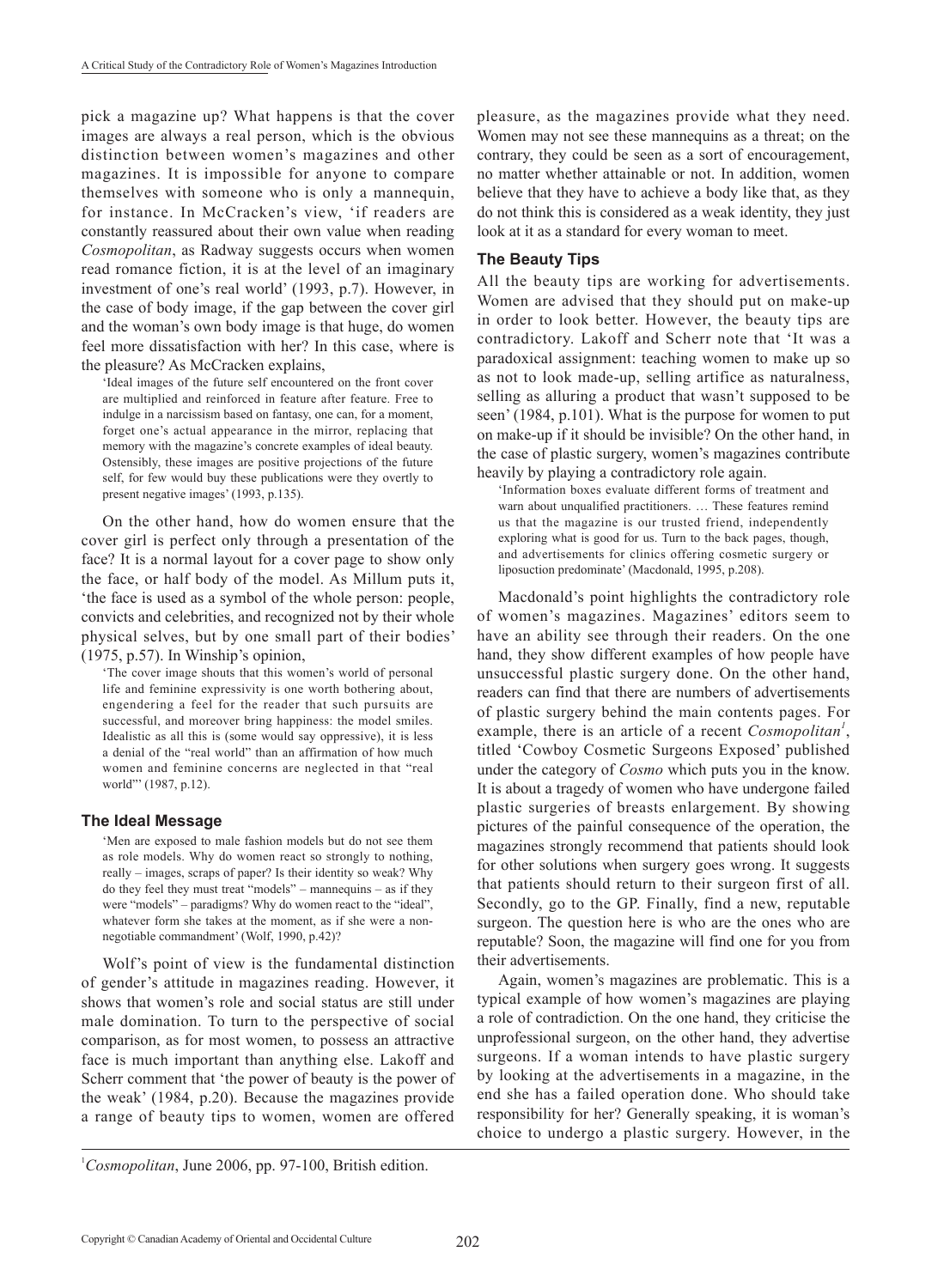case of women's magazines, what they are doing is to pretend that they are concerned about women. Women may believe that magazines are protecting them without thinking about their own profit. In addition, as women read the real story exposed by the magazine, it strengthens women's belief in the magazines. In the case of women, are they the victims of failed plastic surgery? To answer this question, it is essential to turn to the definition of the notion of beauty. According to Bordo,

'..the degree of women's misery and unhappiness about their bodies is a problem with which it is crucial that feminists engage. But it is also a problem to offer a critique premised on too simple a notion of being "happy with one's body". This tends to deny the ways in which bodies are always problematic on one way or another, and issues concerning shape or appearance always have to be negotiated in some way, whatever the cultural context' (Grimshaw, 1999, p.99).

Furthermore, Bartky notes that there is a 'constant processes of "normalization" involved in what is presented as a free choice to "make the most of yourself", whether it be through fashion and beauty, exercise, or cosmetic surgery' (Grimshaw, 1999, p.94). To avoid biased opinion, it cannot be taken for granted that women are the only victims. Kathy Davis finds that 'women seek cosmetic surgery, first and foremost, not because they are dupes of the beauty system, but because they want a "normal" appearance. Invention enables them to achieve a better and more accepting relationship to their bodies' (Peach, eds, 1998, p.177). However, if an attainable body image is a normal appearance for women, women's magazines should share a high level of responsibility for the tragedy. Firstly, women's magazines set up an ideal body image for women. Even though it could be a normal image from the magazines' point of view, in fact this ideal image is problematic as only a few women can achieve it. Secondly, women are offered different solutions for attaining the ideal, such as consuming products, or undergoing plastic surgery. Finally, women are the only decision makers: if they are not concerned too much about their physical appearance, the tragedy may not happen.

To sum up, it is no denying that women are offered a certain level of pleasure for reading a magazine. However, Any concludes that 'unlike researchers, ordinary readers were characterized as being "duped" by the text' (as as cited in Currie, 1997, p.457). In other words, women should be more critical when reading a magazine.

# **CONCLUSION**

To conclude whether women's magazines are playing a role of contradictory will be demonstrated from different aspects. It must be clear that the success of women's magazines cannot come true without readers' support. To turn to Wilcox and Laird's question that 'if watching a movie or reading a magazine makes a woman feel unhappy, why would she continue?' (2000, p.278). The answer is women do not feel unhappy during the process of reading a magazine. However, the unhappiness and dissatisfaction of the body may happen after reading the magazine. Moreover, if social comparison is considered as a major reason for reading a magazine, it is too biased to criticise the women's magazines as problematic. As Berger comments, 'Men look at women. Women watch themselves being looked at. This determines not only the relations of men to women, but the relation of women to themselves' (as as cited in Wolf, 1990, p.42). In addition, women are not only watching themselves, but also other women. Social comparisons arise at the same time. Are women the passive victims in terms of being restricted by various aspects of the magazines? Smith stresses that

'Women aren't just the passive products of socialization; they are active; they create themselves. At the same time, their selfcreation, their work, the uses of their skills, are coordinated with the market for clothes, make-up, shoes, accessories, etc., through print, film, etc. This dialectic between the active and creative subject and the organization of her activity in and by texts coordinating it with the market is captured here using the concept of a textually-mediated discourse' (1988, p.39).

# **The Slender Body**

Macdonald points out that 'anecdotal evidence indicates also that many men prefer their female partners not to be too thin, and masculinist references to breast size and ideally proportioned figures persist in the popular media' (1995, p.198). If the purpose of women who wish to achieve the ideal body image is merely for attracting men's attention, Macdonald's studies may not be correct. However, it could be true that the ideal image, which is created by the women's magazines, may not be the ideal for men, as this so-called ideal is not the reality. Women's magazines have to obey the advertisers' orders. Since magazines are employed by advertisers and make a profit via advertisements, they have to follow the rule. Women should examine men's definition of beauty before taking a further step of being slim.

## **The Powerful Medium**

Mica Nava argues that 'little attention has been paid to the way in which the relative status and power of women had paradoxically been enhanced by consumer society's providing women with new areas of authority and experience.….It is important to recognise this space as a source of power and pleasure for women and not to dismiss the mass consumption of products (such as women's magazines) as devices engaged in brainwashing, manipulation, and the creation of false need' (Luke, 1996, p.151).

However, to turn to Smith's opinion that women are not passive but active. They are the decision makers in terms of what kind of women they wish to be. Even though they might be brainwashed by the magazines, for instance, they should show more critical thinking instead of following blindly. On the other hand, women should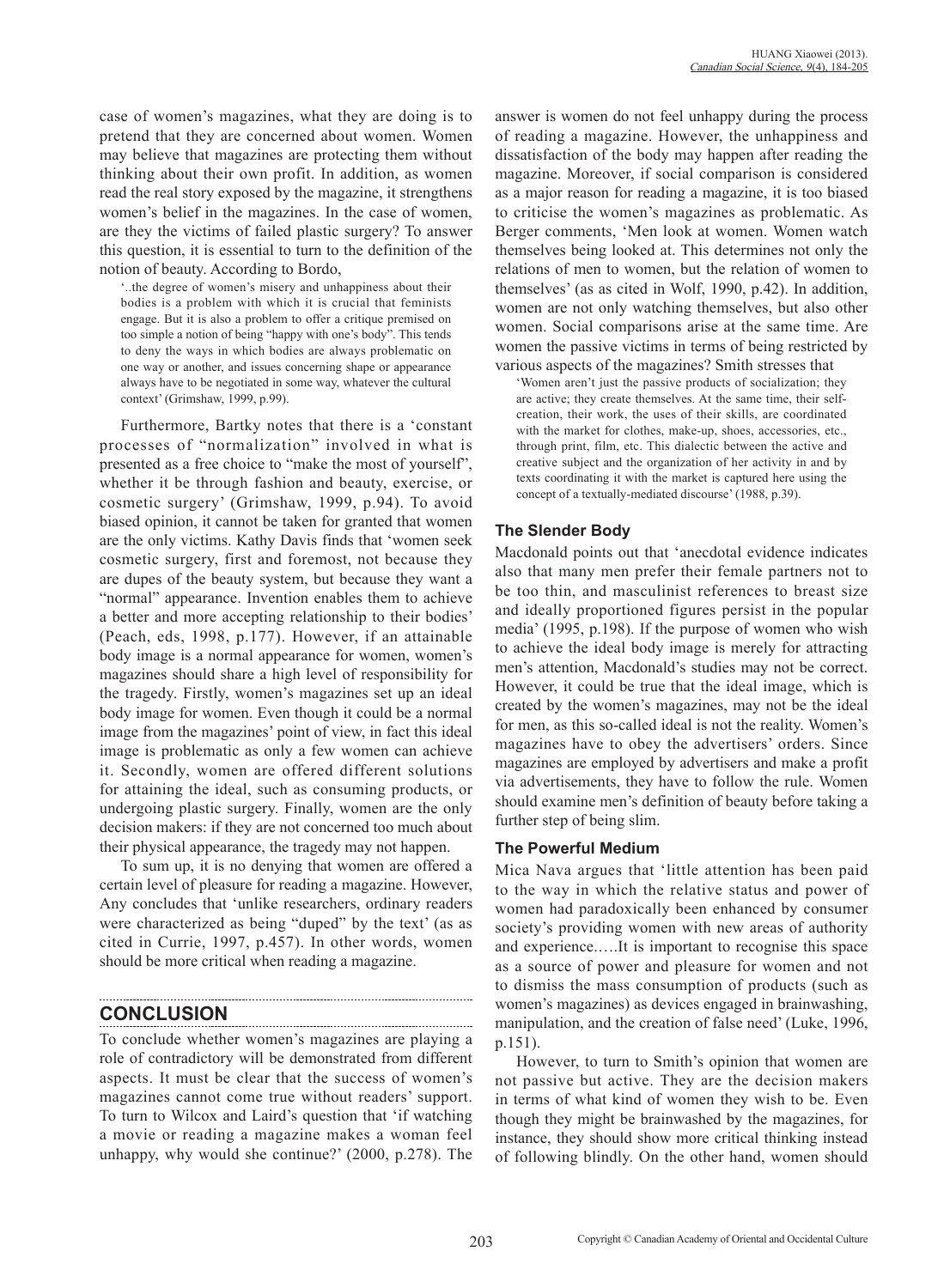not give too much attention to physical appearance. In fact, this situation will only show that women are lacking in self- confidence and still waiting for men's concentration. It might be obvious that women's magazines are powerful in terms of promoting the ideal image and selling products. The case studies have shown that every participant has experience of consuming the products advertised in the magazine. However, it does not mean that these products are false needs.

## **Women's Attitude**

Today, women have become more and more independent. They no longer belong to anyone but themselves. As Macdonald puts it, 'long used to acting as mothers, working women, friends, housewives or daughters, women now have access to a wider range of representations of themselves than ever before' (1995, p.5). Why do women have to be attractive? It must be reasonable if being attractive brings more self-confidence to a woman in order to feel good with herself. However, to feel good with herself does not mean to attract men's attention.

It must be a regrettable fact if women consider themselves only as a sign of men. Instead of physical appearance, women should pay more attention to selfimprovement by focusing on extending their vision, knowledge and skills. Nobody will respect someone who only has a beautiful face and an ideal body. As photographer Cecil Beaton comments, the fashion models are someone 'who survived just as long as their faces showed no sign of character' (as as cited in Macdonald, 1995, p.106). Their value is merely based on the life of the face. In Macdonald's words, 'it is often assumed that older women are excluded from advertising, fashion or pornographic representation principally because their bodies are no longer aesthetically pleasing' (1995, p.106).

#### **Magazines' Reformation**

In the case of women's magazines, it is necessary to look at the changing of women in today's society. It seems to them that women are still playing the same role as before, which is dominated by men, such as economics and politics. Women have the same education opportunities as men. Moreover, women play a part on the stage of politics. Why do magazines not stop what they are promoting at the moment, and just look at women around the world. Otherwise, the result of these magazines is disappearing. Because women's magazines are stereotypical, the case studies show the fact that a certain participant has rejected reading women's magazines. Magazines' contents should cover more about the changing progress of women. They should play a role of encouragement rather than making women disappointed with themselves in terms of dissatisfaction with their body image.

## **REFERENCES**

#### **Books**

- Allen, R. (1992). Analysing representations. In F. Bonner, et al. (Eds.), *Imagining women*. Cambridge: Polity Press.
- Ballaster, R. et al (1991). *Women's worlds*. Hampshire: Macmillan.
- Barrett, M. (1980). *Women's oppression today*. London: NLB.
- Bennett, et al. (2005). *New keywords*. Oxford: Blackwell Publishing.
- Berger, J. (1972). *Ways of Seeing*. London: Penguin.
- Black, P. (2004). *The beauty industry*. London and New York: Routledge.
- Chapkis, W. (1986). *Beauty secrets*. London: The Women's **Press**
- Coward, R. (1984). *Female desire*. London: Paladin Grafton Books.
- Edholm, F. (1992). Beyond the mirror: Women's self-portraits. In Bonner, F. et al. *Imagining Women*. Cambridge: Polity Press.
- Ewen, S. (1988). *All consuming images*. New York: Basic Books, Inc.
- Ferguson, M. (1983). *Forever feminine*. London: Heinemann Educational Books Ltd.
- Frost, L. (1999). 'Doing looks': Women, appearance and mental health. In J. Arthurs & J. Grimshaw (Ed.), *Women's Bodies*. London and New York: Cassell.
- Grimshaw, J. (1999). Working out with Merleau Ponty. In Arthurs, J., & Grimshaw, J. (Eds.), *Women's Bodies*. London and New York: Cassell.
- Hebdige, D. (1979). *Subculture*. London and New York: Methuen.
- Inness, S. A. (2004). Pretty tough: The cult of femininity in women's magazines. In Carter, C., & Steiner, L. (Ed.), *Critical readings: Media and gender*. Maidenhead: Open University Press.
- Lakoff, R. T., & Scherr, R. L. (1984). *Face value*. Boston, London, Melbourne and Henley: Routledge & Kegan Paul.
- Luke, C. (Ed.). (1996). *Feminisms and pedagogies of everyday life*. New York: State University of New York Press.
- Macdonald, M. (1995). *Representing women*. London: Edward Arnold.
- McCracken, E. (1993). *Decoding women's magazines*. Hampshire: Macmillan.
- Millum, T. (1975). *Images of woman*. London: Chatto & Windus.
- Peach, L. J. (Ed.). (1998). *Women in culture*. Oxford: Blackwell Publishes.
- Roman, L. G., & Christian-Smith, L. K. (1988). Introduction. In L. G. Roman, et al. (Ed.), *Becoming feminine: The politics of popular culture.* London, New York and Philadelphia: The Falmer Press.
- Smith, D. E. (1987). *The everyday world as problematic.* Milton Keynes: Open University Press.
- Smith, D. E. (1988). Femininity as discourse. In L. G. Roman, et al. (Eds.), *Becoming feminine: The politics of popular culture.* London, New York and Philadelphia: The Falmer Press.